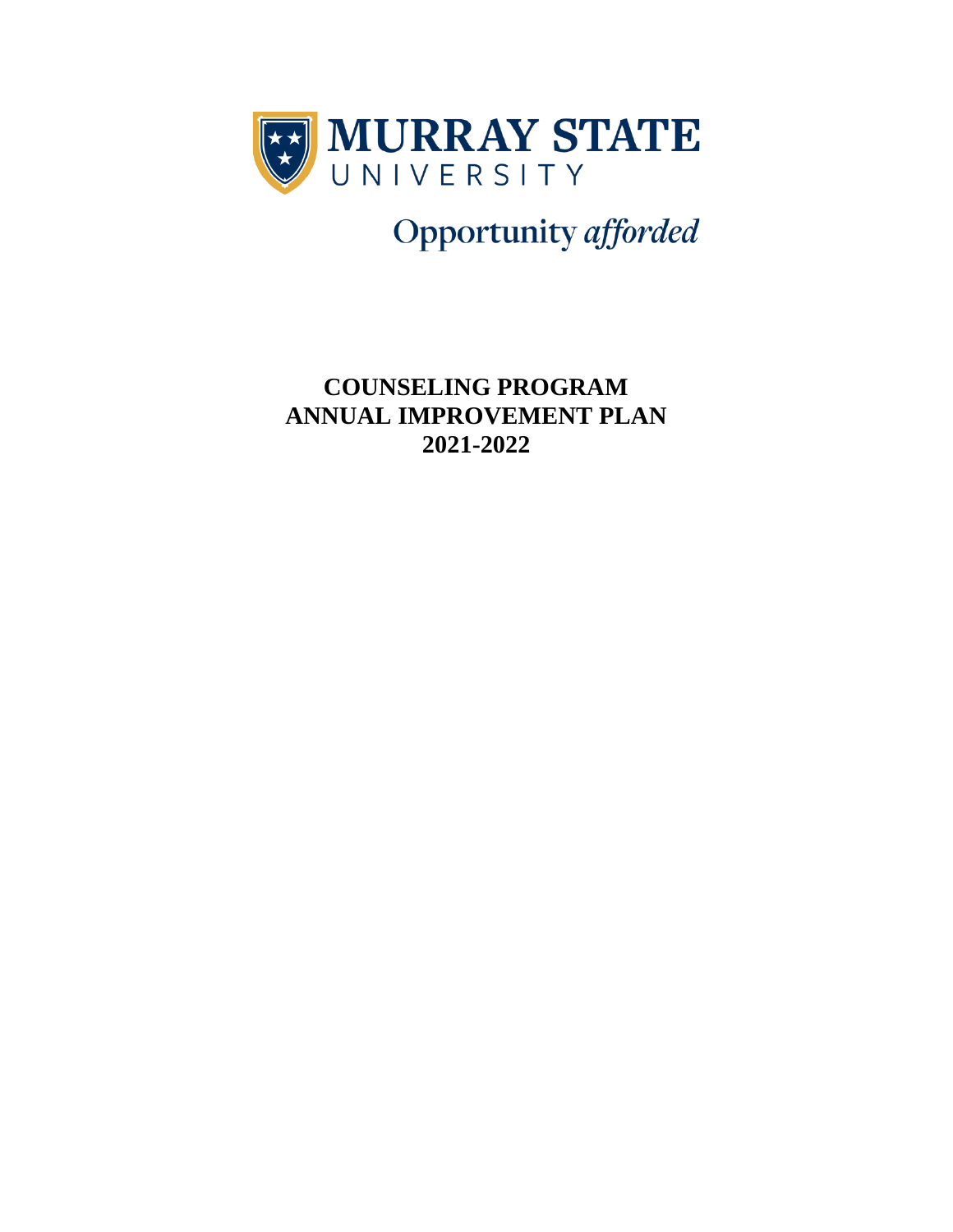#### **Annual Improvement Plan**

**Purpose:** The Counseling (CNS) Program is dedicated to improve the Program curriculum, organization, and communication by frequent and routine evaluations. Various groups help in the evaluation process: CNS students during their last semester of the Program, graduates of the CNS Program within six months of graduating, employers of recent graduates, and practicum and internship site supervisors. Through an anonymous survey format, each of these groups provide feedback on the strengths and challenges of our Program curriculum and student educational experiences. The surveys are the Program Evaluation, the Graduate Survey, the Graduate Employer Survey, and the Site Supervisor Evaluation of Counseling Program. The first survey is completed every semester and the remaining are completed every three years. The CNS faculty compile, analyze, discuss and utilize the feedback to determine future foci and/or changes to the Program. In addition, at the end of each semester, CNS faculty review the progress of each student on all CACREP standards and utilize this information to enhance program curriculum and develop student remediation, if necessary. Lastly, we share the reports with our Advisory Board and discuss possible changes to the program.

**Program Evaluation:** The counseling faculty aim to conduct an assessment of the effectiveness of the counseling program. An important component of this review is to ascertain the quality and relevancy of the program and course content from the point of view of current students and graduates. Results are analyzed and used to help the program identify areas of strength and areas that are in need of enhancement. The following are the results of the evaluation administered to six students who each completed a program evaluation at the completion of their exiting exam.

## **Program strengths:**

- 7 of 10 respondents reported that the program completely met their expectations.
- 8 of 10 respondents reported that program content completely met their expectations
- 9 of 10 respondents reported that overall quality of faculty as very good or excellent
- 9 of 10 respondents reported that program content was very good or excellent
- Themes regarding general strengths of program included:
	- o Faculty knowledge/expertise, disposition, and support
	- o Clinical opportunities
- With regards to skills acquired, the following themes were noted:
	- o Development of foundational counseling skills
	- o Development of multicultural knowledge
	- o Development of counseling identity
- Courses that were identified as being most helpful included:
	- o CNS 619, Foundational Counseling Skills
	- o CNS 624, Theories of Counseling
	- o CNS 625, Legal & Ethical Issues
	- o CNS 671, Multicultural Counseling
	- o CNS 676, Clinical Diagnosis & Treatment Planning
	- o CNS 692, Group Counseling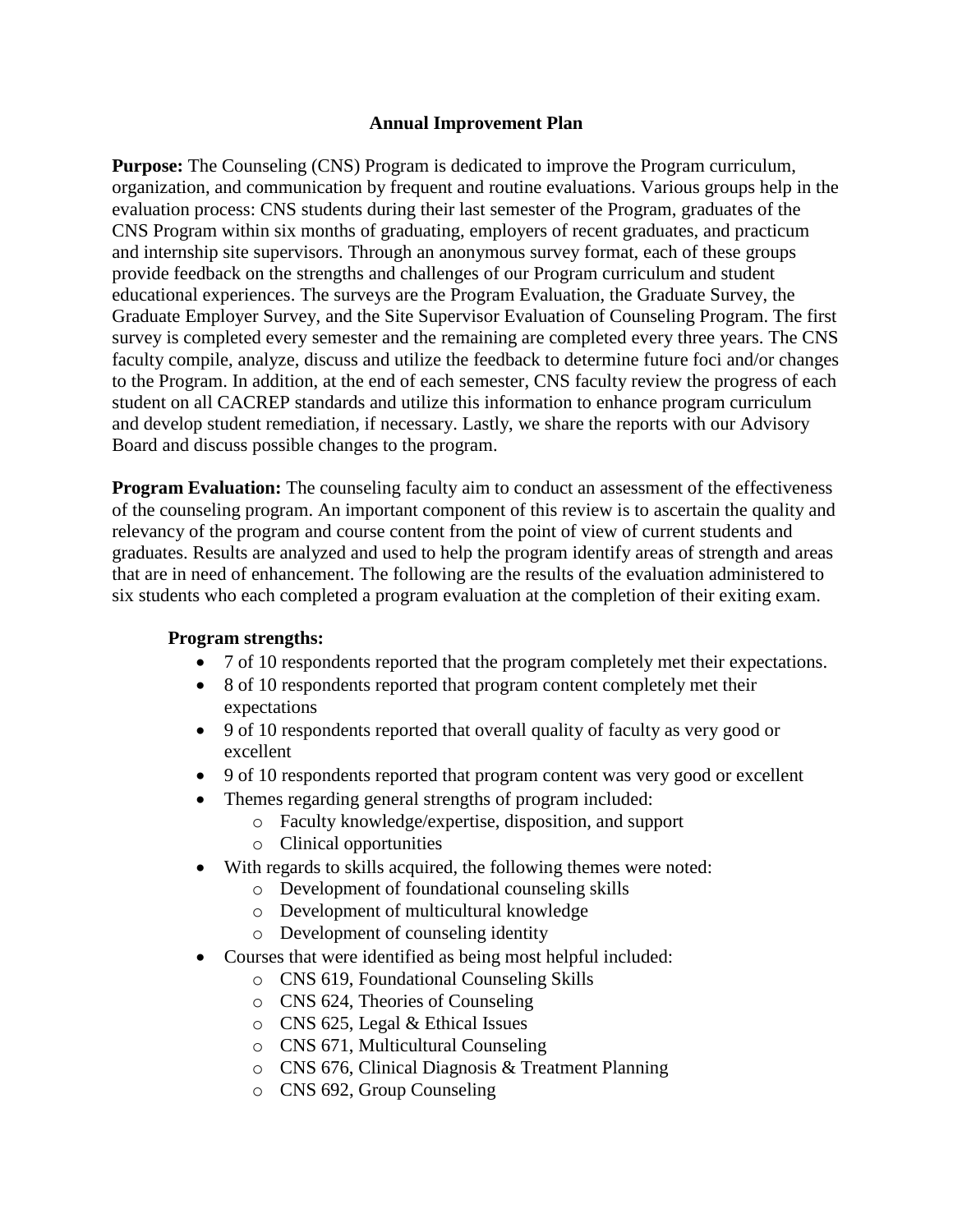- o CNS 710, Counseling Children and Adolescents
- o CNS 720, Elementary School Counseling
- o CNS 722, Substance Use & Addictions Counseling
- o CNS 725, Middle/Secondary School Counseling
- o CNS 748, Expressive Activities Counseling
- o CNS 752, Trauma and Crisis Counseling
- o CNS 790, CNS 794, CNS 795

#### **Potential Areas for Improvement**

- 3 of 10 respondents indicated that the program only somewhat met their expectations, of which one cited that there was not enough emphasis on school counseling and that school counselors needed to have their own practicum/internship experiences.
- Another student indicated that the program should spend time preparing students for the CPCE and other post-graduation requirements.
- One student indicated that the program should discuss psychopharmacology
- Two students indicated that CNS 686 and CNS 722were less helpful, but comments were not left as to reasons why.
- One student indicated that CNS 683 and ADM 630 could be combined into one course.

**Site Supervisors:** Site supervisor evaluations of the counseling program are completed every three years. As such, they will be completed in the fall of 2021 and will appear on the 2022-2023 Annual Improvement Plan.

**Graduate Surveys:** Graduate evaluations of the counseling program are completed every three years. As such, they will be completed in the fall of 2021 and will appear on the 2022-2023 Annual Improvement Plan.

**Graduate Employer Surveys:** Graduate employer evaluations of the counseling program are completed every three years. As such, they will be completed in the fall of 2021 and will appear on the 2022-2023 Annual Improvement Plan.

**Student Learning Outcomes (SLO's):** In addition to the above surveys, the CNS faculty also reviewed student outcomes on Key Performance Indicators (KPI). Furthermore, each CACREP standard (in the eight core areas and in clinical mental health counseling) is assessed via an assignment, evaluation, or task in the program. Faculty review each standard for each student. Below is an overview of the results.

#### **SLO 1 – Students will demonstrate the knowledge and dispositions of an ethical and professional counselor**

**KPI 1.1 – Counseling Dispositions:** Students who complete the program will demonstrate inclusiveness, responsibility, enthusiasm, professionalism, and ethical standards.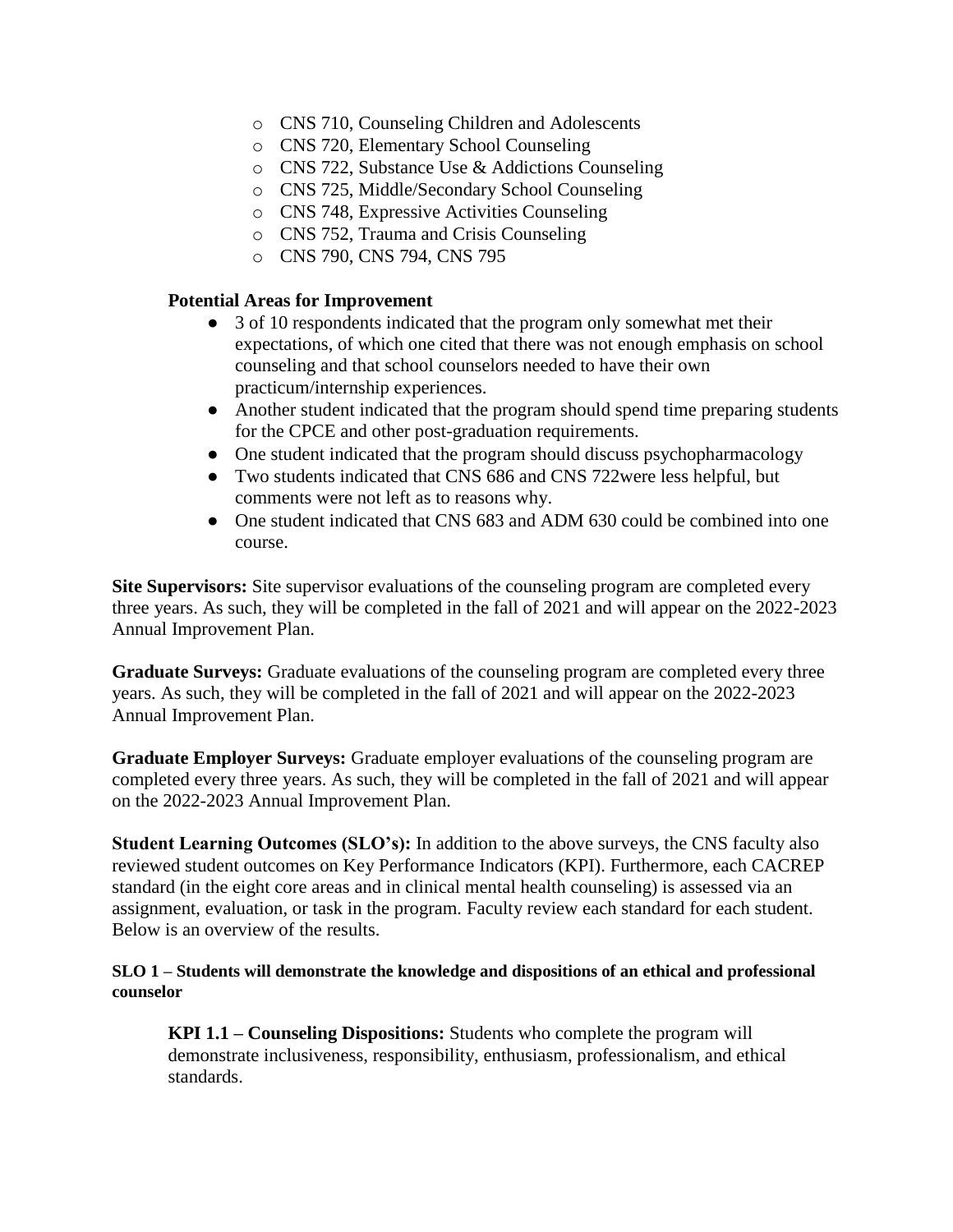| When assessment<br>occurs              | <b>Assessment Tool</b>                   | Party<br>Conducting<br>Assessment | <b>Criteria for Success</b>                                                                                        | 2020-2021 Analysis                                                                                                                                                                                                                                                                                                                                                                                                                                                                                                                                                             |
|----------------------------------------|------------------------------------------|-----------------------------------|--------------------------------------------------------------------------------------------------------------------|--------------------------------------------------------------------------------------------------------------------------------------------------------------------------------------------------------------------------------------------------------------------------------------------------------------------------------------------------------------------------------------------------------------------------------------------------------------------------------------------------------------------------------------------------------------------------------|
| Admission                              | <b>Admission Interview</b><br>Rubric     | All CNS faculty                   | The student will<br>"meet<br>expectations" on<br>the admissions<br>rubric                                          | During the 2020-<br>2021 academic year,<br>the CNS program<br>admitted sixteen<br>students into the<br>program (six students<br>in the fall [one school]<br>counseling student;<br>five clinical mental<br>health counseling<br>students]; ten<br>students in the spring<br>[three school<br>counseling students;<br>seven clinical mental<br>health counseling<br>students]). Two<br>students withdrew<br>applications and 10<br>were denied due to<br>incomplete<br>applications. Of the<br>students who were<br>admitted, all met<br>standards on the<br>admissions rubric. |
| Conclusion of each<br>semester         | <b>Student Disposition</b><br>Evaluation | <b>CNS</b> Faculty<br>instructor  | The student will<br>"meet<br>expectations" on<br>disposition<br>evaluation for each<br>course he/she<br>completed. | During the 2020-<br>2021 academic year<br>43 students were<br>assessed in courses<br>during the fall,<br>spring, and summer<br>semesters. Two<br>students failed to<br>meet standards in<br>their respective<br>classes; one student<br>withdrew from the<br>program the other<br>has not taken any<br>other classes. Thus,<br>95% of the students<br>meet standards on the<br>disposition<br>evaluation at the<br>conclusion of each<br>course.                                                                                                                               |
| At the conclusion of<br><b>CNS 790</b> | Formal disposition<br>review             | All CNS faculty                   | The student will<br>"meet<br>expectations" on<br>disposition<br>evaluation for CNS<br>790                          | During the 2020-<br>2021 academic year<br>11 students were<br>enrolled in<br>practicum, 15<br>internship I, eight                                                                                                                                                                                                                                                                                                                                                                                                                                                              |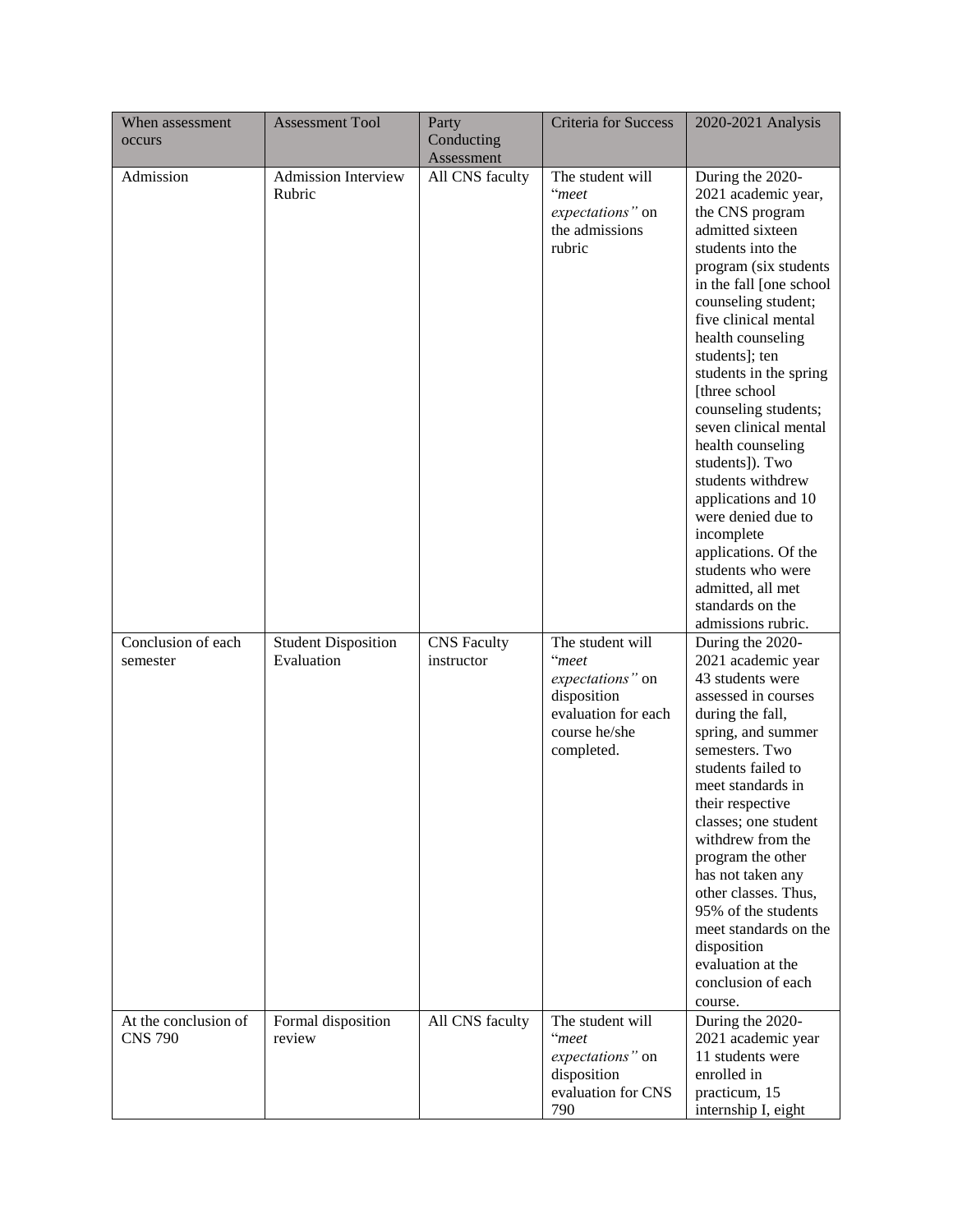|                                                       |                              |                 |                                                                                                      | internship II and two<br>advanced internship<br>I. All students met<br>expectations at the<br>conclusion of their<br>clinical experiences.<br>These results indicate<br>that students are<br>demonstrating<br>professional<br>counseling<br>dispositions during<br>their initial clinical<br>experiences.                                                      |
|-------------------------------------------------------|------------------------------|-----------------|------------------------------------------------------------------------------------------------------|----------------------------------------------------------------------------------------------------------------------------------------------------------------------------------------------------------------------------------------------------------------------------------------------------------------------------------------------------------------|
| At the conclusion of<br><b>CNS</b><br>794/795/796/797 | Formal disposition<br>review | All CNS faculty | The student will<br>"meet<br>expectations" on<br>disposition<br>evaluation for CNS<br>794/795/796797 | During the 2019-<br>2020 academic year<br>12 students were<br>enrolled in an<br>internship<br>experience(s). All<br>students met<br>expectations at the<br>conclusion of their<br>clinical experiences.<br>These results indicate<br>that students are<br>demonstrating<br>professional<br>counseling<br>dispositions during<br>their clinical<br>experiences. |

**KPI 1.2 - Ethics:** Students who complete the program will demonstrate an understanding of ethical and legal practice relating to professional counseling

| When assessment<br>occurs                                         | <b>Assessment Tool</b>               | Party<br>Conducting<br>Assessment | <b>Criteria for Success</b>                                                                           | 2020-2021 Analysis                                                                                                                                                                                                                                                                                                            |
|-------------------------------------------------------------------|--------------------------------------|-----------------------------------|-------------------------------------------------------------------------------------------------------|-------------------------------------------------------------------------------------------------------------------------------------------------------------------------------------------------------------------------------------------------------------------------------------------------------------------------------|
| $CNS$ 625 – Legal<br>and Ethical<br><b>Dilemmas</b><br>Assignment | Legal and Ethical<br>Dilemmas Rubric | <b>CNS</b> Faculty<br>Instructor  | The student will<br>"meet<br>expectations" on<br>the Legal and<br><b>Ethical Dilemmas</b><br>project. | 19 students<br>completed the<br>assignment in<br>summer 2021. All<br>students met<br>expectations based<br>on criteria outlined in<br>the legal and ethical<br>dilemmas<br>rubric. These results<br>indicate that students<br>are able to<br>demonstrate a<br>knowledge regarding<br><b>ACA Code of Ethics</b><br>and KY Laws |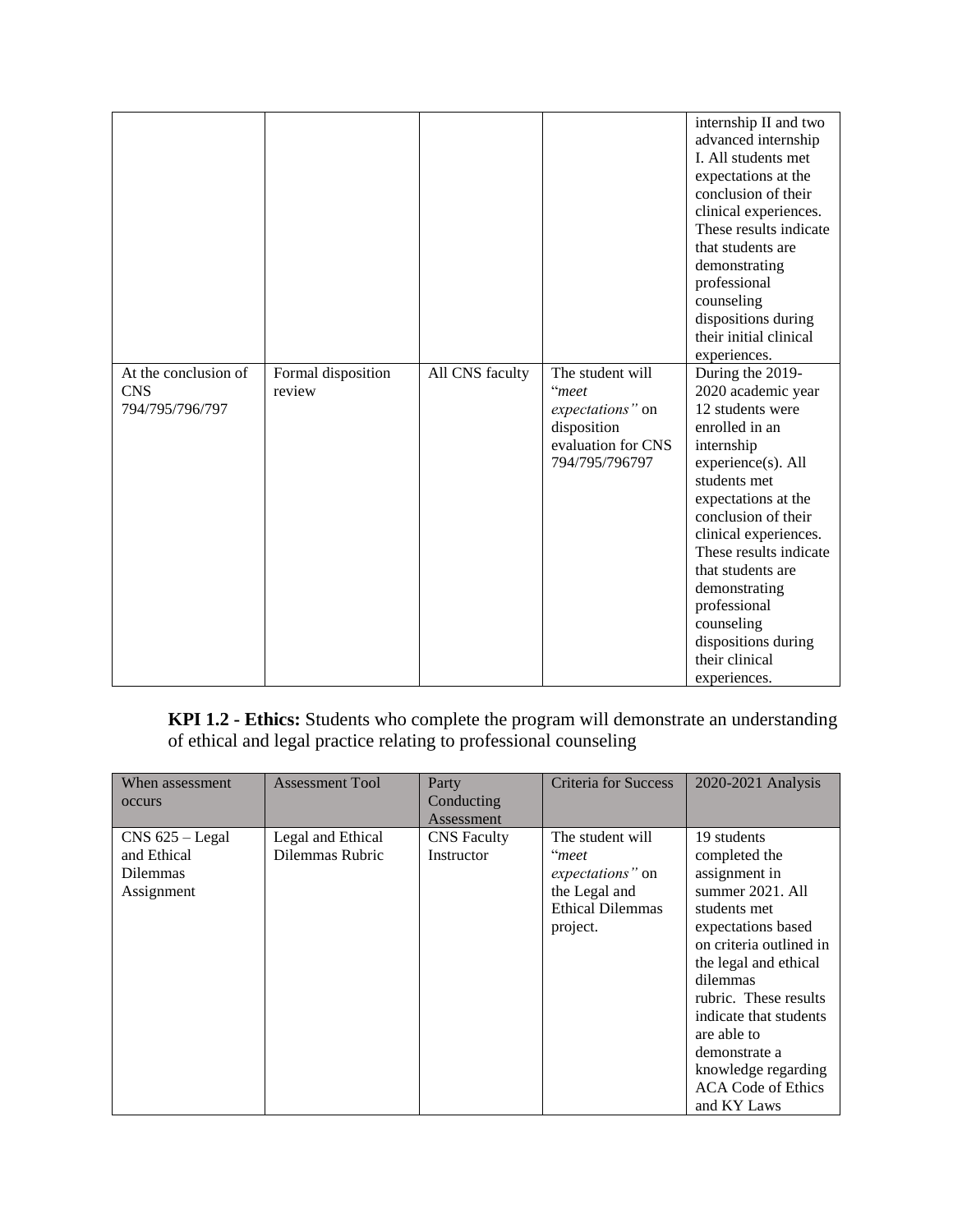|                                                          |                    |                 |                                                                                                                                                                                                        | pertaining to<br>professional<br>counselors.                                                                                                                                                                                                                                                                                                                                                                                                                                                                                                                     |
|----------------------------------------------------------|--------------------|-----------------|--------------------------------------------------------------------------------------------------------------------------------------------------------------------------------------------------------|------------------------------------------------------------------------------------------------------------------------------------------------------------------------------------------------------------------------------------------------------------------------------------------------------------------------------------------------------------------------------------------------------------------------------------------------------------------------------------------------------------------------------------------------------------------|
| <b>CNS 790 - CESA</b>                                    | <b>CESA Rubric</b> | All CNS faculty | The student will<br>"meet<br>expectations" on<br>the criteria specific<br>to ethical and legal<br><i>considerations</i> on<br>the CESA.                                                                | 12 students<br>completed the CESA<br>during the 2020-2021<br>academic year. All<br>met standards on the<br>criteria of the CESA<br>that are specific to<br>ethical and legal<br>considerations.                                                                                                                                                                                                                                                                                                                                                                  |
| Semester prior to<br>final semester or<br>final semester | <b>CPCE</b>        | All CNS faculty | The student will<br>demonstrate<br>competence by<br>scoring within one<br>standard deviation<br>of the national<br>average on the<br>Professional<br>Orientation and<br>Ethics portion of<br>the exam. | During the 2020-<br>2021 academic year,<br>the counseling<br>program had 13<br>students register for<br>the CPCE. All<br>students except one<br>$(92.3\%)$ scored<br>within at least one<br>standard deviation of<br>the Professional<br>Orientation and<br>Ethics domain of the<br>CPCE. This result<br>indicates that by the<br>time students are<br>nearing graduation,<br>these students can<br>demonstrate sound<br>knowledge regarding<br>professional ethics.<br>The student that did<br>not pass will need to<br>retake the exam prior<br>to graduation. |

# **SLO 2 – Students will practice reflective, theoretically-grounded counseling**

**KPI 2.1 - Theory:** Students who complete the program will demonstrate knowledge and understanding of counseling theory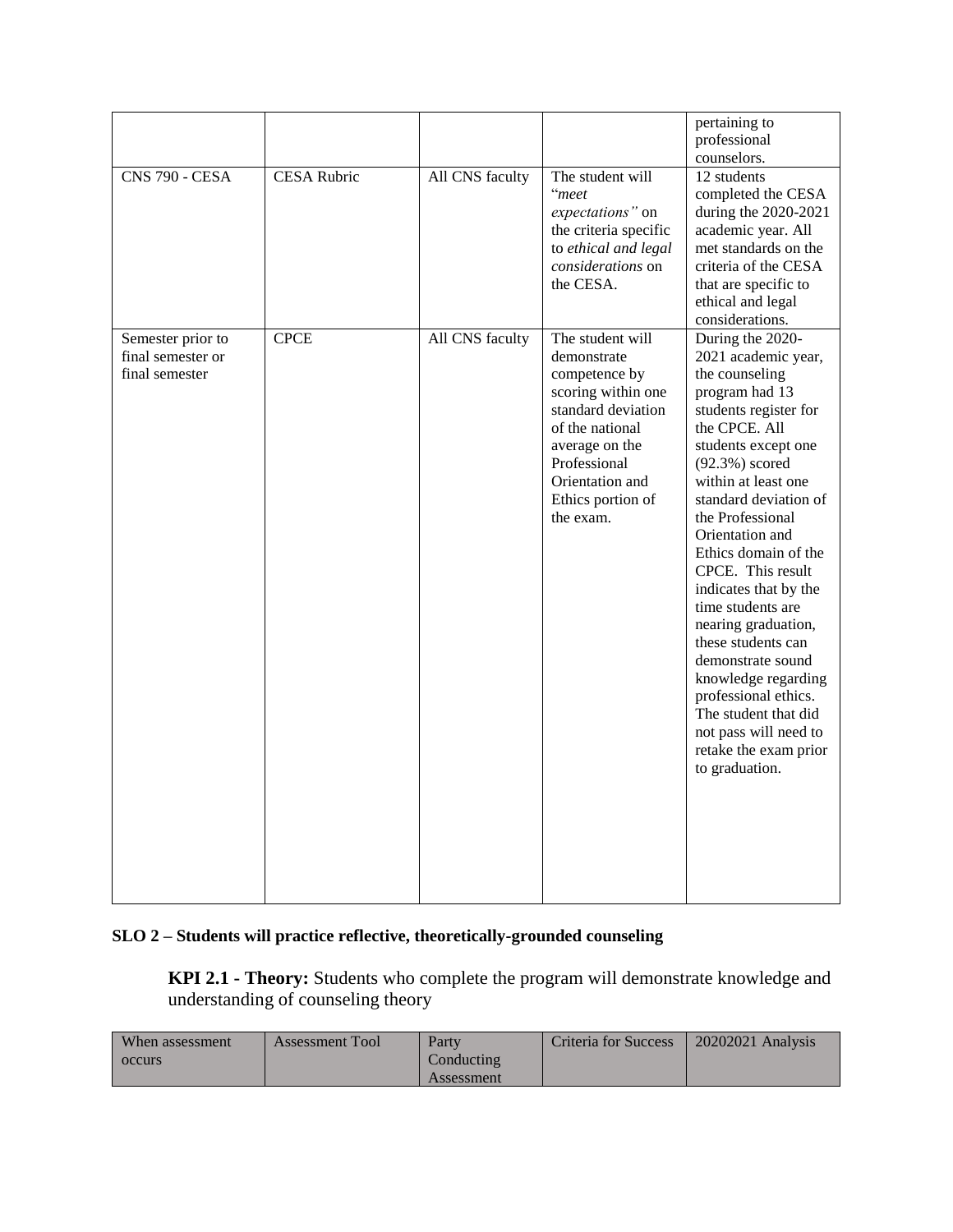| CNS 624 - Theories    | Theories Paper      | <b>CNS</b> Faculty | The student will      | 15 counseling          |
|-----------------------|---------------------|--------------------|-----------------------|------------------------|
| Paper                 | Rubric              | Instructor         | "meet                 | students were          |
|                       |                     |                    | expectations" on      | enrolled in CNS 624,   |
|                       |                     |                    | the Theories Paper    | Theories of            |
|                       |                     |                    |                       | Counseling in fall     |
|                       |                     |                    |                       | 2020. All students     |
|                       |                     |                    |                       | except one met         |
|                       |                     |                    |                       | expectations on the    |
|                       |                     |                    |                       | <b>Theory Paper</b>    |
|                       |                     |                    |                       | assignment. This       |
|                       |                     |                    |                       | result indicates that  |
|                       |                     |                    |                       |                        |
|                       |                     |                    |                       | students are           |
|                       |                     |                    |                       | developing a           |
|                       |                     |                    |                       | foundational           |
|                       |                     |                    |                       | understanding of       |
|                       |                     |                    |                       | their theoretical      |
|                       |                     |                    |                       | orientation soon after |
|                       |                     |                    |                       | starting the           |
|                       |                     |                    |                       | counseling program.    |
|                       |                     |                    |                       | The student who did    |
|                       |                     |                    |                       | not pass this standard |
|                       |                     |                    |                       | was dismissed from     |
|                       |                     |                    |                       | the program.           |
| <b>CNS 790 - CESA</b> | <b>CESA Rubric</b>  | All CNS faculty    | The student will      | 12 students            |
|                       |                     |                    | "meet                 | completed the CESA     |
|                       |                     |                    | expectations" on      | during the 2020-2021   |
|                       |                     |                    | the criteria specific | academic year. All     |
|                       |                     |                    | to counseling         | students met           |
|                       |                     |                    | theories on the       | standards on the       |
|                       |                     |                    | <b>CESA</b>           | criteria of the CESA   |
|                       |                     |                    |                       | that is specific to    |
|                       |                     |                    |                       | counseling theory      |
|                       |                     |                    |                       | domain. Initially one  |
|                       |                     |                    |                       | student did not pass,  |
|                       |                     |                    |                       | but remediation        |
|                       |                     |                    |                       | occurred via a         |
|                       |                     |                    |                       | presentation with the  |
|                       |                     |                    |                       | practicum instructor.  |
| CNS 794, 795, 797 -   | Oral Defense rubric | <b>CNS</b> Faculty | The student will      | During the 2020-       |
| Oral Defense          |                     | instructor         | "meet                 | 2021 academic year,    |
|                       |                     |                    | expectations" on      | nine students were     |
|                       |                     |                    | the criteria specific | enrolled in a clinical |
|                       |                     |                    | to the oral           | experience where       |
|                       |                     |                    | presentation of       | they were required to  |
|                       |                     |                    | his/her counseling    | take part in the Oral  |
|                       |                     |                    | theory for the Oral   | Defense. All nine      |
|                       |                     |                    | Defense               | students met           |
|                       |                     |                    | presentation.         | expectations on the    |
|                       |                     |                    |                       | criteria related to    |
|                       |                     |                    |                       | counseling theory.     |
|                       |                     |                    |                       |                        |
|                       |                     |                    |                       | This result indicates  |
|                       |                     |                    |                       | that as these students |
|                       |                     |                    |                       | approached             |
|                       |                     |                    |                       | graduation they had    |
|                       |                     |                    |                       | the ability to         |
|                       |                     |                    |                       | demonstrate and        |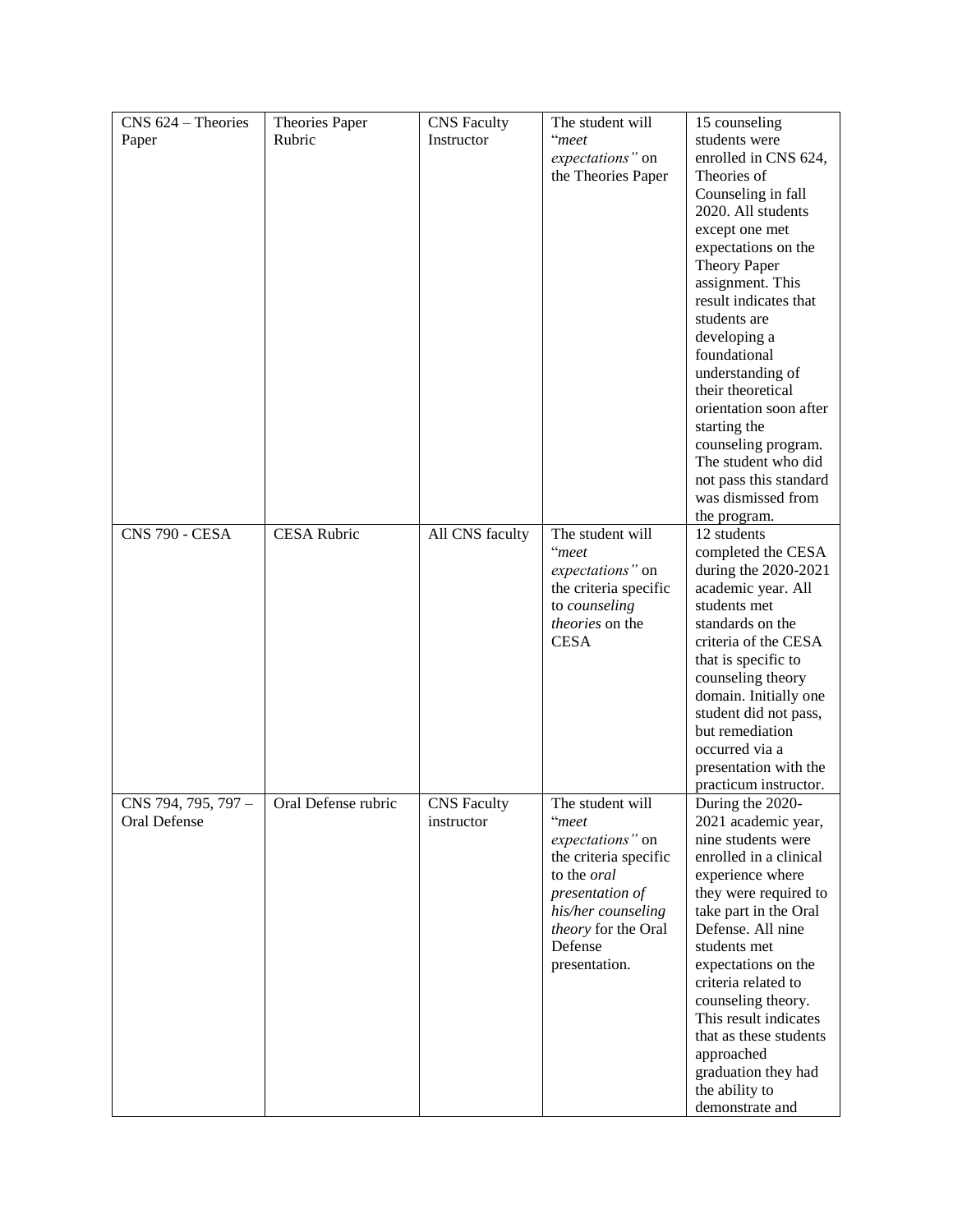|  |  | defend their clinical |
|--|--|-----------------------|
|  |  | work within the       |
|  |  | scope of their        |
|  |  | theoretical           |
|  |  | framework.            |

# **KPI 2.2 - Skills:** Students who complete the program will demonstrate essential interviewing and counseling skills

| When assessment                                                              | <b>Assessment Tool</b>                                                     | Party                            | <b>Criteria for Success</b>                                                                                                                                                                          | 2020-2021 Analysis                                                                                                                                                                                                                                                                                                                                                                                      |
|------------------------------------------------------------------------------|----------------------------------------------------------------------------|----------------------------------|------------------------------------------------------------------------------------------------------------------------------------------------------------------------------------------------------|---------------------------------------------------------------------------------------------------------------------------------------------------------------------------------------------------------------------------------------------------------------------------------------------------------------------------------------------------------------------------------------------------------|
| occurs                                                                       |                                                                            | Conducting<br>Assessment         |                                                                                                                                                                                                      |                                                                                                                                                                                                                                                                                                                                                                                                         |
| CNS 619-<br>Foundational<br><b>Working Stage</b><br><b>Counseling Skills</b> | Foundational<br><b>Working Stage</b><br><b>Counseling Skills</b><br>Rubric | <b>CNS</b> Faculty<br>Instructor | The student will<br>"meet<br>expectations" on<br>the Foundational<br><b>Working Stage</b><br><b>Counseling Skills</b>                                                                                | In 2020, 12 students<br>were enrolled in CNS<br>619. All but one<br>student (92%) met<br>expectations for the<br>Foundational<br><b>Working Stage</b><br>Skills. This result<br>suggests that students<br>are learning to apply<br>foundational<br>counseling skills<br>appropriately by the<br>end of the semester.                                                                                    |
| $C$ NS 790 – Case<br>Presentation                                            | <b>Case Presentation</b><br>Rubric                                         | <b>CNS</b> Faculty<br>Instructor | The student will<br>"meet<br>expectations" on<br>the criteria specific<br>to counseling skills                                                                                                       | During the 2020-<br>2021 academic year,<br>11 students were<br>enrolled in the CNS<br>790, Practicum. All<br>11 students met<br>expectations on the<br>criteria of the Case<br>Presentation rubric<br>that focused on<br>counseling skills.<br>This result indicates<br>that these students<br>continued to develop<br>and demonstrate<br>sound foundational<br>and working stage<br>counseling skills. |
| CNS 794/795/797-<br>Oral Defense                                             | Oral Defense rubric                                                        | <b>CNS</b> Faculty<br>instructor | The student will<br>"meet<br>expectations" on<br>the criteria specific<br>to the video<br>demonstration that<br>highlights<br>relationship<br>building and<br>working stage<br>counseling skills for | During the 2020-<br>2021 academic year,<br>nine students were<br>enrolled in a clinical<br>experience where<br>they were required to<br>take part in the Oral<br>Defense. All five<br>students met<br>expectations on the<br>criteria related to the                                                                                                                                                    |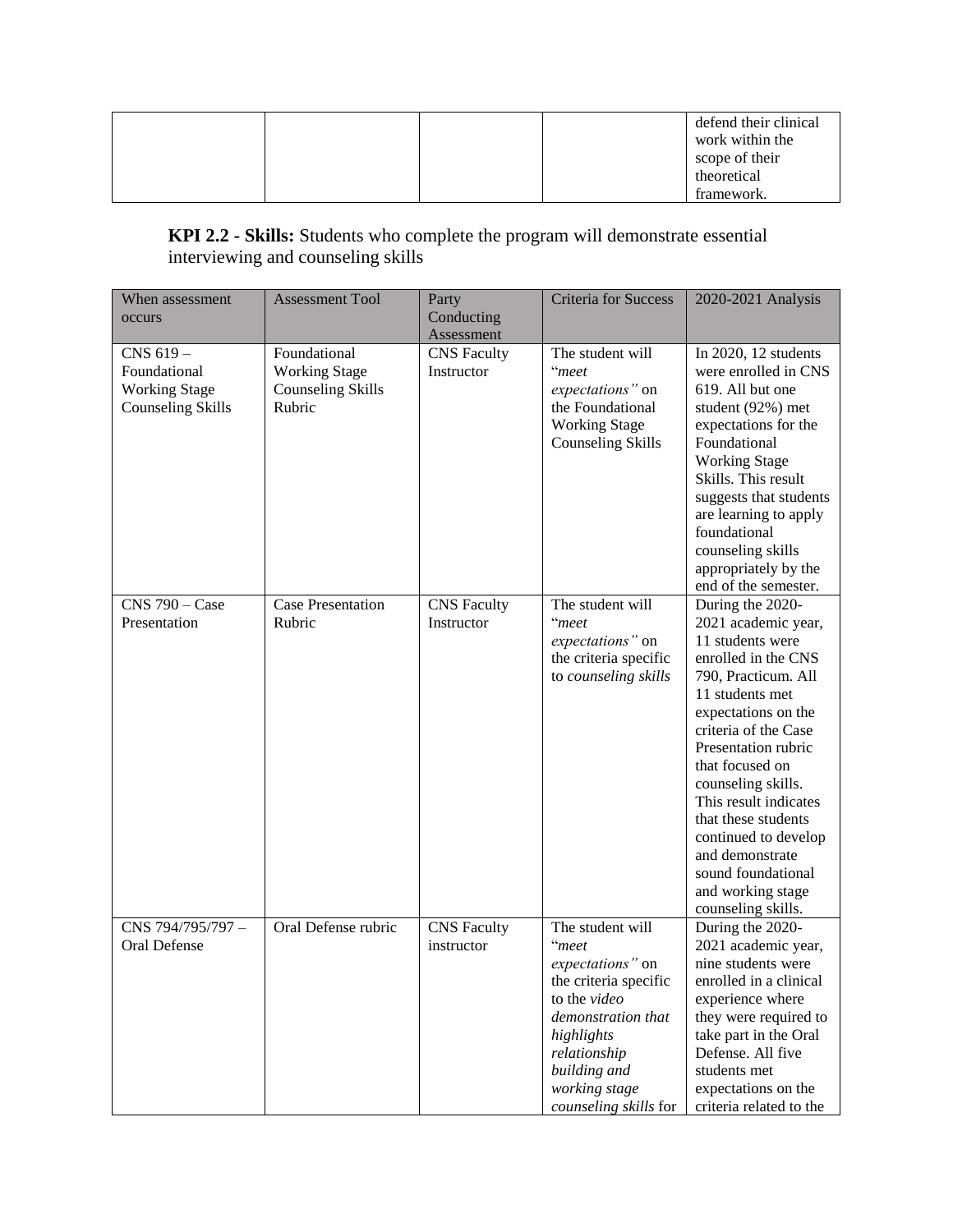|  | the Oral Defense | counseling            |
|--|------------------|-----------------------|
|  | presentation.    | demonstration. This   |
|  |                  | result indicates that |
|  |                  | as these students     |
|  |                  | approached            |
|  |                  | graduation they       |
|  |                  | continued to          |
|  |                  | demonstrate both      |
|  |                  | foundational and      |
|  |                  | working stage         |
|  |                  | counseling skills.    |

**KPI 2.3 – Group:** Students who complete the program will design and facilitate group interventions

| When assessment                                          | <b>Assessment Tool</b>     | Party                            | <b>Criteria for Success</b>                                                                                                                                                       | 2020-2021 Analysis                                                                                                                                                                                                                                                                                   |
|----------------------------------------------------------|----------------------------|----------------------------------|-----------------------------------------------------------------------------------------------------------------------------------------------------------------------------------|------------------------------------------------------------------------------------------------------------------------------------------------------------------------------------------------------------------------------------------------------------------------------------------------------|
| occurs                                                   |                            | Conducting                       |                                                                                                                                                                                   |                                                                                                                                                                                                                                                                                                      |
|                                                          |                            | Assessment                       |                                                                                                                                                                                   |                                                                                                                                                                                                                                                                                                      |
| $CNS 692 - Group$<br>Proposal                            | Group Proposal<br>Rubric   | <b>CNS</b> Faculty<br>Instructor | The student will<br>"meet<br>expectations" on<br>the Group Proposal                                                                                                               | 13 counseling<br>students were<br>enrolled in CNS 692,<br>Group Counseling.<br>All 13 students met<br>expectations. This<br>result indicates that<br>the students in this<br>course understood<br>the various<br>components required<br>to effectively<br>develop, market, and<br>assess group work. |
| Clinicals (CNS 790,<br>794, or 795)                      | Group Verification<br>Form | Site Supervisor                  | The student will<br>complete group<br>sessions as verified<br>by site supervisor                                                                                                  | During the 2020-<br>2021, fifteen students<br>facilitated group<br>work during their<br>clinical experiences.<br>These students were<br>able to demonstrate<br>foundational group<br>work skills.                                                                                                    |
| Semester prior to<br>final semester or<br>final semester | <b>CPCE</b>                | All CNS faculty                  | The student will<br>demonstrate<br>competence by<br>scoring within one<br>standard deviation<br>of the national<br>average on the<br>Group Counseling<br>and Group Work<br>Domain | The Counseling<br>Program had 13<br>students take the<br>CPCE in during the<br>2020-2021 academic<br>year. All but one<br>student (92%) passed<br>the Group<br>Counseling and<br>Group Work domain<br>of the CPCE on their<br>first attempt. This                                                    |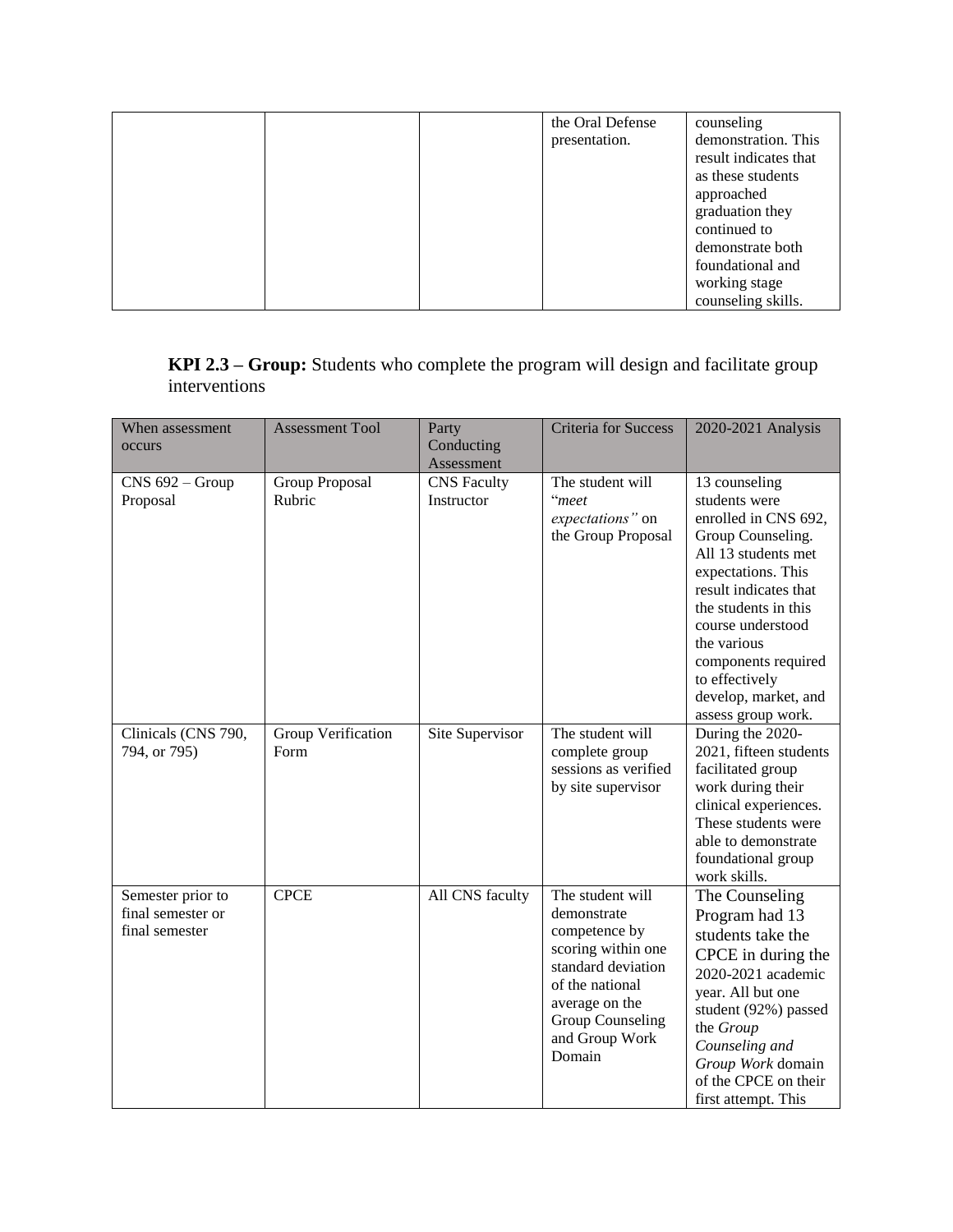|  |  | result suggests that  |
|--|--|-----------------------|
|  |  | students have a solid |
|  |  | understanding of      |
|  |  | group work            |
|  |  | knowledge. The        |
|  |  | student who did not   |
|  |  | pass must retake the  |
|  |  | exam prior to         |
|  |  | graduation.           |

#### **SLO 3 – Students will demonstrate multicultural competency and be prepared to work with diverse clientele across the lifespan**

**KPI 3.1 - Diversity:** Students who complete the program will demonstrate an ability to understand diverse cultural attitudes, beliefs, understandings, and acculturative experiences, including specific experiential learning activities

| When assessment                                     | <b>Assessment Tool</b>             | Party                    | <b>Criteria</b> for Success                                                                                      | 2020-2021 Analysis                                                                                                                                                                                                                                                                                                                                                                                                                                                                               |  |
|-----------------------------------------------------|------------------------------------|--------------------------|------------------------------------------------------------------------------------------------------------------|--------------------------------------------------------------------------------------------------------------------------------------------------------------------------------------------------------------------------------------------------------------------------------------------------------------------------------------------------------------------------------------------------------------------------------------------------------------------------------------------------|--|
| occurs                                              |                                    | Conducting<br>Assessment |                                                                                                                  |                                                                                                                                                                                                                                                                                                                                                                                                                                                                                                  |  |
| $CNS$ 671 – at start<br>and conclusion of<br>course | <b>MAKSS</b>                       | Faculty<br>Instructor    | The student will<br>demonstrate growth<br>(improved post-test<br>score) in the subtest<br>areas of the<br>MAKSS. | 13 counseling<br>students were<br>enrolled in the CNS<br>671, Multicultural<br>Counseling, during<br>the spring 2021<br>semester. In the table<br>below, mean scores<br>can be seen for each<br>subscale of MAKSS<br>and total score. The<br>results indicate an<br>increase in scores in<br>each area, indicating<br>that students are<br>increasing their<br>multicultural<br>knowledge,<br>awareness, and skills<br>through the course of<br>the semester.<br>Awareness Pre/Post<br>25.4/28.9 |  |
| CNS 671 - Cultural<br>Exposure                      | <b>Cultural Exposure</b><br>Rubric | Faculty<br>Instructor    | The student will<br>"meet                                                                                        | 21 counseling<br>students were                                                                                                                                                                                                                                                                                                                                                                                                                                                                   |  |
| Assignment                                          |                                    |                          | expectations" on                                                                                                 | enrolled in the CNS<br>671, Multicultural                                                                                                                                                                                                                                                                                                                                                                                                                                                        |  |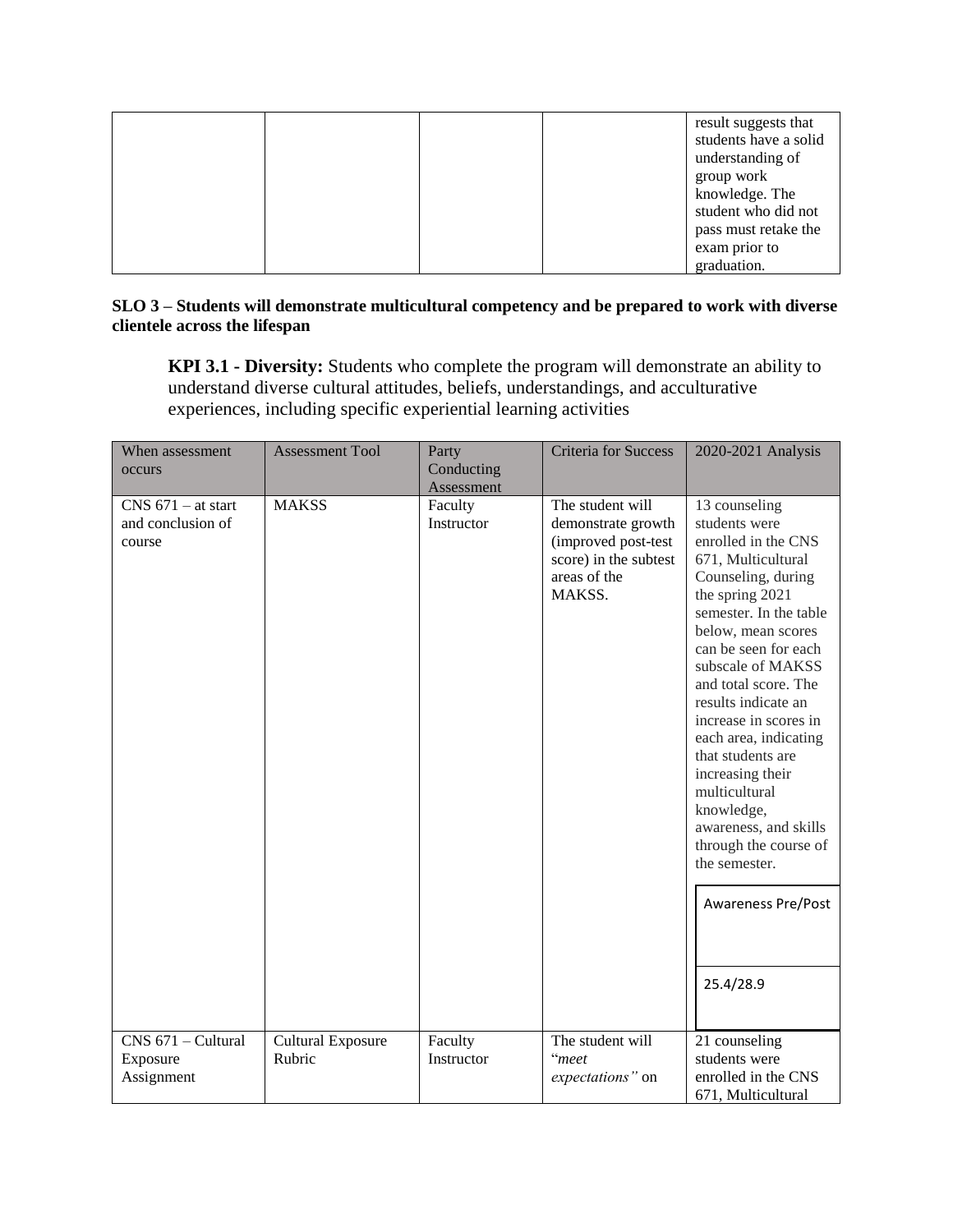|                    |                       |                 | the Cultural        | Counseling, during       |
|--------------------|-----------------------|-----------------|---------------------|--------------------------|
|                    |                       |                 | Exposure project.   | the spring 2021          |
|                    |                       |                 |                     | semester. All 21         |
|                    |                       |                 |                     | students met             |
|                    |                       |                 |                     | expectations on the      |
|                    |                       |                 |                     | <b>Cultural Exposure</b> |
|                    |                       |                 |                     | assignment,              |
|                    |                       |                 |                     | indicating that          |
|                    |                       |                 |                     | students were able to    |
|                    |                       |                 |                     | reflect on and           |
|                    |                       |                 |                     | articulate self-         |
|                    |                       |                 |                     | awareness within the     |
|                    |                       |                 |                     |                          |
|                    |                       |                 |                     | scope of diversity       |
|                    |                       |                 |                     | and systemic             |
|                    |                       |                 |                     | oppression.              |
| End of CNS 790,    | Final Site Supervisor | Site Supervisor | 790; student will   | Nine counseling          |
| 794, 795, 796, 797 | Evaluation $-$        |                 | demonstrate         | students completed       |
|                    | Diversity and         |                 | foundational        | practicum in the         |
|                    | Advocacy              |                 | multicultural       | 2020-2021 academic       |
|                    |                       |                 | counseling          | year. All nine           |
|                    |                       |                 | competency skills.  | students met             |
|                    |                       |                 |                     | standards on the         |
|                    |                       |                 |                     | Final Site Supervisor    |
|                    |                       |                 |                     | Evaluation indicating    |
|                    |                       |                 |                     | they had                 |
|                    |                       |                 |                     | demonstrated             |
|                    |                       |                 |                     | foundational             |
|                    |                       |                 |                     | multicultural            |
|                    |                       |                 |                     | counseling               |
|                    |                       |                 |                     | competencies half        |
|                    |                       |                 |                     |                          |
|                    |                       |                 |                     | way through the          |
|                    |                       |                 |                     | program.                 |
| Semester prior to  | <b>CPCE</b>           | All CNS faculty | The student will    | The Counseling           |
| final semester or  |                       |                 | demonstrate         | Program had 13           |
| final semester     |                       |                 | competence by       | students take the        |
|                    |                       |                 | scoring within one  | CPCE during the          |
|                    |                       |                 | standard deviation  | 2020-2021 academic       |
|                    |                       |                 | of the national     | year. All 13 students    |
|                    |                       |                 | average on the      | passed the Social and    |
|                    |                       |                 | Social and Cultural | Cultural Diversity       |
|                    |                       |                 | Diversity Domain    | domain of the CPCE       |
|                    |                       |                 |                     | on their first attempt.  |
|                    |                       |                 |                     | This result suggests     |
|                    |                       |                 |                     | that students have a     |
|                    |                       |                 |                     | comprehensive            |
|                    |                       |                 |                     | understanding of         |
|                    |                       |                 |                     | multicultural            |
|                    |                       |                 |                     |                          |
|                    |                       |                 |                     | counseling.              |

#### **KPI 3.2 - Lifespan:** Students who complete the program will demonstrate an understanding of behaviors and issues across the lifespan

| When assessment | <b>Assessment Tool</b> | Party             | Criteria for Success | $2020 - 2021$ Analysis |
|-----------------|------------------------|-------------------|----------------------|------------------------|
| occurs          |                        | Conducting        |                      |                        |
|                 |                        | <b>Assessment</b> |                      |                        |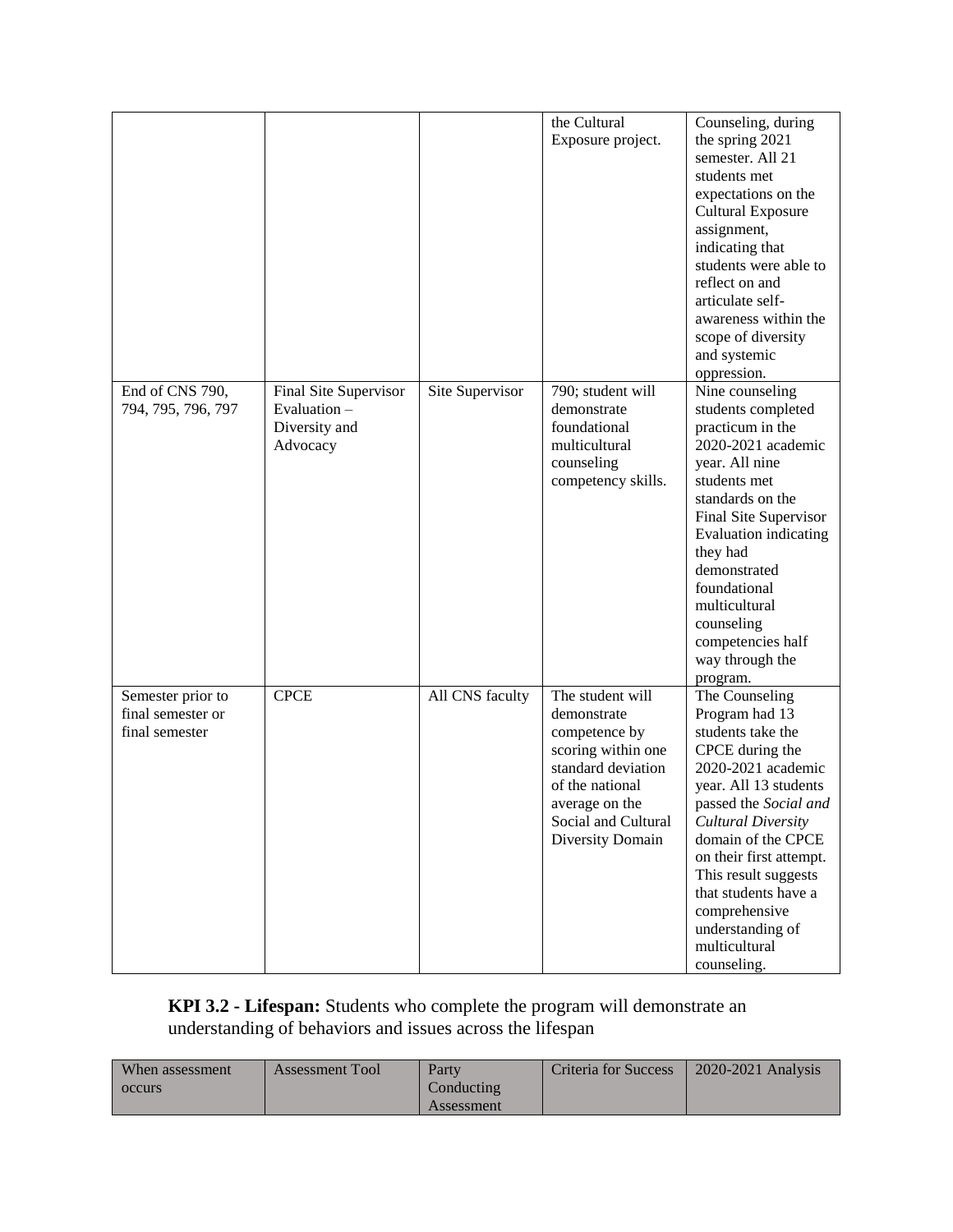| <b>CNS 635</b>    | Case Study         | Faculty         | The student will                    | During the 2020-                        |
|-------------------|--------------------|-----------------|-------------------------------------|-----------------------------------------|
|                   |                    | Instructor      | "meet                               | 2021 academic year,                     |
|                   |                    |                 | expectations" on                    | 13 students were                        |
|                   |                    |                 | the Case Study                      | enrolled in CNS 635,                    |
|                   |                    |                 | project.                            | Human                                   |
|                   |                    |                 |                                     | Development. All 13                     |
|                   |                    |                 |                                     | students met                            |
|                   |                    |                 |                                     | expectations on the                     |
|                   |                    |                 |                                     | Case Study Project,                     |
|                   |                    |                 |                                     | indicating that these                   |
|                   |                    |                 |                                     | students could                          |
|                   |                    |                 |                                     | theorize the potential                  |
|                   |                    |                 |                                     | effects of                              |
|                   |                    |                 |                                     | biopsychosocial                         |
|                   |                    |                 |                                     | issues on the                           |
|                   |                    |                 |                                     | developmental of a<br>human across the  |
|                   |                    |                 |                                     | lifespan.                               |
| During CNS-790    | The Case           | <b>ALL CNS</b>  | At least 85% of                     | Twelve students                         |
| Practicum         | Conceptualization, | Faculty         | students will "meet                 | completed the CESA                      |
|                   | Ethics, and Skills |                 | standards" on the                   | in the 2020-2021                        |
|                   | Assessment (CESA)  |                 | criteria specific to                | academic year. All                      |
|                   |                    |                 | human development                   | seven students met                      |
|                   |                    |                 | on the CESA                         | standards on this                       |
|                   |                    |                 | rubric.                             | assessment indicating                   |
|                   |                    |                 |                                     | basic knowledge and                     |
|                   |                    |                 |                                     | understanding of                        |
|                   |                    |                 |                                     | theories of human                       |
|                   |                    |                 |                                     | growth and                              |
|                   |                    |                 |                                     | development.                            |
| Semester prior to | <b>CPCE</b>        | All CNS faculty | The student will                    | The Counseling                          |
| final semester or |                    |                 | demonstrate                         | Program had 13                          |
| final semester    |                    |                 | competence by<br>scoring within one | students take the<br>CPCE in during the |
|                   |                    |                 | standard deviation                  | 2020-2021 academic                      |
|                   |                    |                 | of the national                     | year. All 13 students                   |
|                   |                    |                 | average on the                      | passed the Human                        |
|                   |                    |                 | Human Growth and                    | Growth and                              |
|                   |                    |                 | Development                         | Development domain                      |
|                   |                    |                 | Domain                              | of the CPCE on their                    |
|                   |                    |                 |                                     | first attempt. This                     |
|                   |                    |                 |                                     | result suggests that                    |
|                   |                    |                 |                                     | the students                            |
|                   |                    |                 |                                     | possessed a                             |
|                   |                    |                 |                                     | comprehensive                           |
|                   |                    |                 |                                     | knowledge regarding                     |
|                   |                    |                 |                                     | biopsychosocial                         |
|                   |                    |                 |                                     | issues across the                       |
|                   |                    |                 |                                     | lifespan.                               |
|                   |                    |                 |                                     |                                         |

## **SLO 4 – Students will demonstrate a readiness to work within the spectrum of mental health settings**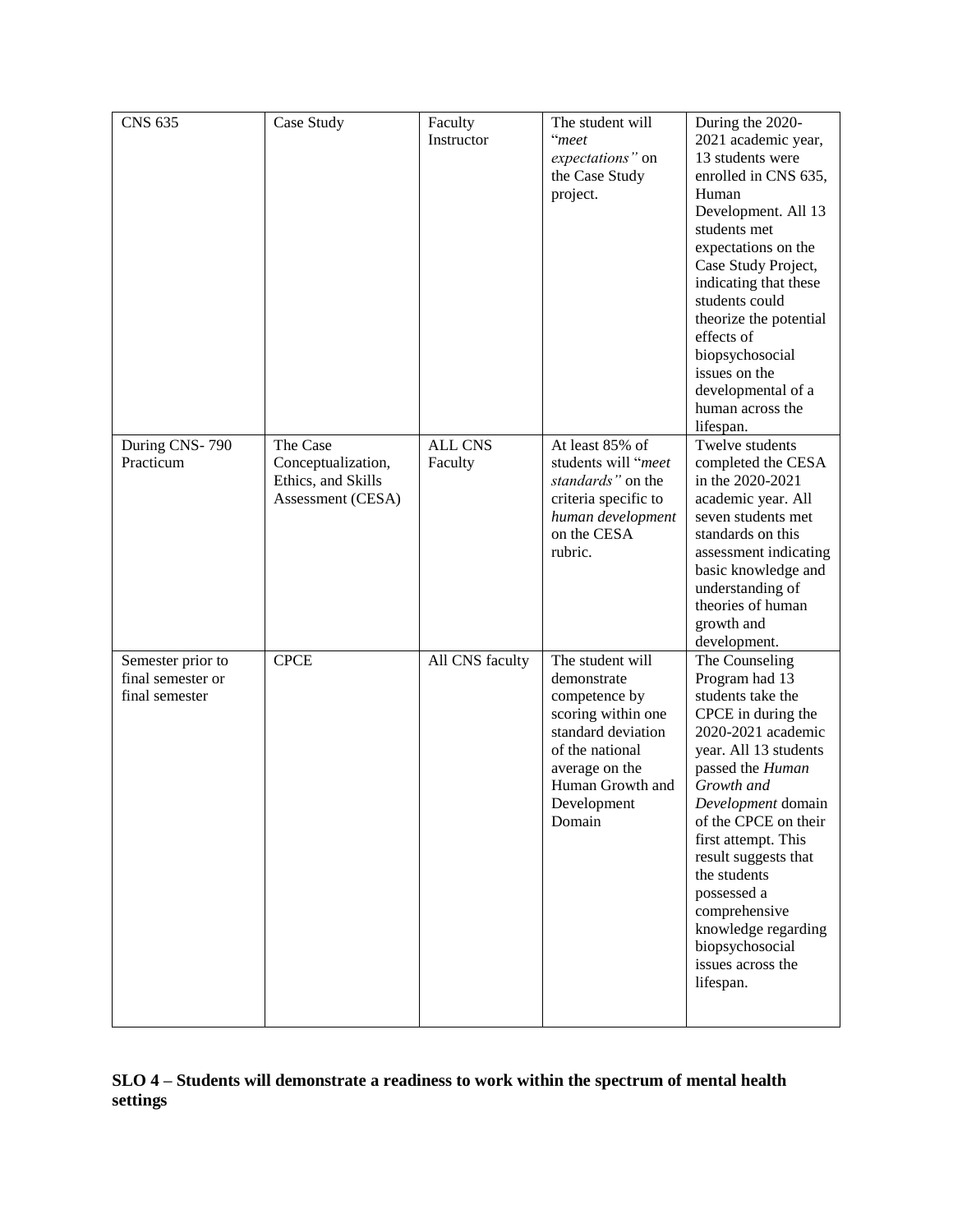**KPI 4.1 - Assessment:** Students who complete the program will demonstrate knowledge of the helping process, inclusive of assessment tools, psychometric constructs, and diagnosing and treatment planning

| When assessment                                                | <b>Assessment Tool</b>                            | Party                 | <b>Criteria for Success</b>                                                                                 | 2020-2021 Analysis                                                                                                                                                                                                                                                                                                                                                        |
|----------------------------------------------------------------|---------------------------------------------------|-----------------------|-------------------------------------------------------------------------------------------------------------|---------------------------------------------------------------------------------------------------------------------------------------------------------------------------------------------------------------------------------------------------------------------------------------------------------------------------------------------------------------------------|
| occurs                                                         |                                                   | Conducting            |                                                                                                             |                                                                                                                                                                                                                                                                                                                                                                           |
|                                                                |                                                   | Assessment            |                                                                                                             |                                                                                                                                                                                                                                                                                                                                                                           |
| $CNS$ 676 – Case<br><b>Study Assignment</b>                    | Case Study<br>Assignments Rubric                  | Faculty<br>Instructor | The student will<br>"meet<br>expectations" on<br>the Case Study<br>project.                                 | Ten counseling<br>students were<br>enrolled in CNS 676,<br>Diagnosis and<br>Treatment Planning.<br>All students met<br>expectations on the<br>Case Study Project.<br>These results indicate<br>that at the conclusion<br>of this course, these<br>students were able to<br>demonstrate<br>appropriate<br>diagnoses based on<br>the DSM 5.                                 |
| CNS 676 -<br>Diagnostic and<br><b>Assessment Role</b><br>Plays | Diagnostic and<br>Assessment Role<br>Plays Rubric | Faculty<br>Instructor | The student will<br>"meet<br>expectations" on<br>the Diagnostic and<br>Assessment Role<br>Plays assignment. | Ten students were<br>enrolled in CSN 676,<br>Diagnosis and<br>Treatment Planning.<br>All students met<br>expectations on the<br>Diagnostic<br>Assessment Role<br>Plays. These results<br>indicate that at the<br>conclusion of this<br>course, these students<br>were able to<br>demonstrate<br>appropriate use of<br>and interpretation of<br>diagnostic<br>assessments. |
| CNS 683 - Midterm<br>Exam                                      | Midterm Exam                                      | Faculty<br>Instructor | The student will<br>pass the midterm<br>exam with a C<br>grade or better                                    | During the 2020-<br>2021 academic<br>seven, nine<br>counseling students<br>were enrolled in CNS<br>683, Test and<br>Measurements. All<br>seven students passed<br>the midterm exam<br>with a grade of C or<br>better. These results<br>indicated that these<br>students were able to                                                                                      |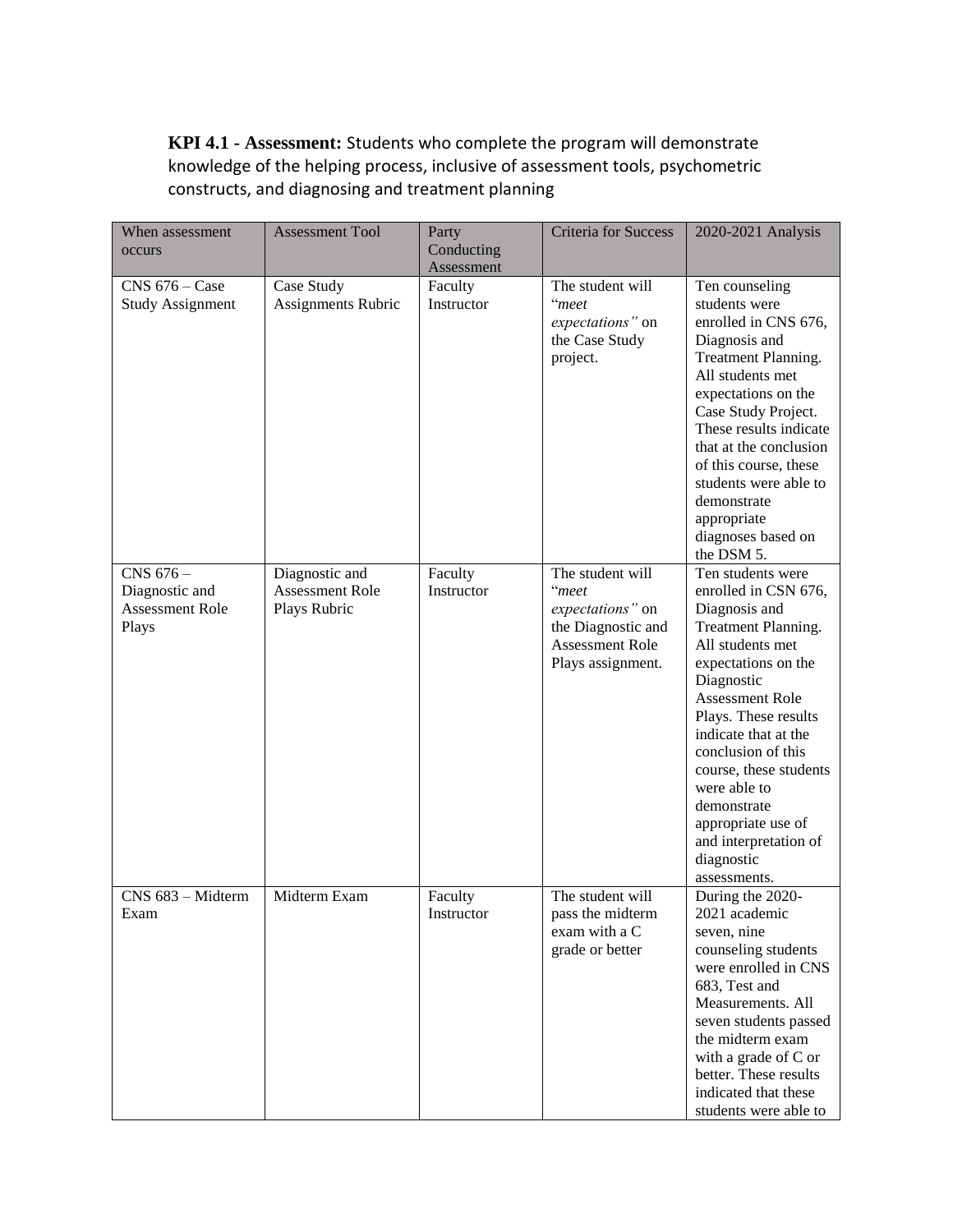|                   |                    |                 |                       | demonstrate<br>foundational                    |
|-------------------|--------------------|-----------------|-----------------------|------------------------------------------------|
|                   |                    |                 |                       | knowledge regarding                            |
|                   |                    |                 |                       | psychometrics.                                 |
| CNS 722 - Movie   | Movie Paper Rubric | Faculty         | The student will      | 10 counseling                                  |
| Paper             |                    | Instructor      | "meet                 | students were                                  |
|                   |                    |                 | expectations" on      | enrolled in CNS 722,                           |
|                   |                    |                 | the Movie Paper       | Substance Use and                              |
|                   |                    |                 | Assignment.           | Addictions                                     |
|                   |                    |                 |                       | Counseling. All 10                             |
|                   |                    |                 |                       | students met                                   |
|                   |                    |                 |                       | expectations on the                            |
|                   |                    |                 |                       |                                                |
|                   |                    |                 |                       | Movie Paper,                                   |
|                   |                    |                 |                       | indicating that these<br>students were able to |
|                   |                    |                 |                       | demonstrate                                    |
|                   |                    |                 |                       | knowledge regarding                            |
|                   |                    |                 |                       | appropriate                                    |
|                   |                    |                 |                       | addictions                                     |
|                   |                    |                 |                       | assessments for these                          |
|                   |                    |                 |                       | characters.                                    |
| Semester prior to | <b>CPCE</b>        | All CNS Faculty | The student will      | The Counseling                                 |
| final semester or |                    |                 | demonstrate           | Program had 13                                 |
| final semester    |                    |                 | competence by         | students take the                              |
|                   |                    |                 | scoring within one    | CPCE during the                                |
|                   |                    |                 | standard deviation    | 2020-2021 academic                             |
|                   |                    |                 | of the national       | year. All but two                              |
|                   |                    |                 | average on the        | students                                       |
|                   |                    |                 | Assessment and        | (85%) passed the                               |
|                   |                    |                 | <b>Testing Domain</b> | Assessment and                                 |
|                   |                    |                 |                       | Testing domain of                              |
|                   |                    |                 |                       | the CPCE on their                              |
|                   |                    |                 |                       | first attempt. This                            |
|                   |                    |                 |                       | result suggests that                           |
|                   |                    |                 |                       | these students                                 |
|                   |                    |                 |                       | possessed a                                    |
|                   |                    |                 |                       | comprehensive                                  |
|                   |                    |                 |                       | knowledge regarding                            |
|                   |                    |                 |                       | assessment and                                 |
|                   |                    |                 |                       | testing as they relate                         |
|                   |                    |                 |                       | to the helping                                 |
|                   |                    |                 |                       | process. One of the                            |
|                   |                    |                 |                       | two students who did                           |
|                   |                    |                 |                       | not pass retook the                            |
|                   |                    |                 |                       | exam and passed.                               |
|                   |                    |                 |                       | The other must                                 |
|                   |                    |                 |                       | retake prior to                                |
|                   |                    |                 |                       | graduating.                                    |

#### **KPI 4.2 - Career:** Students who complete the program will demonstrate knowledge in career and vocational development of clients

| When assessment | <b>Assessment Tool</b> | Party             | Criteria for Success | $2020 - 2021$ Analysis |
|-----------------|------------------------|-------------------|----------------------|------------------------|
| occurs          |                        | Conducting        |                      |                        |
|                 |                        | <b>Assessment</b> |                      |                        |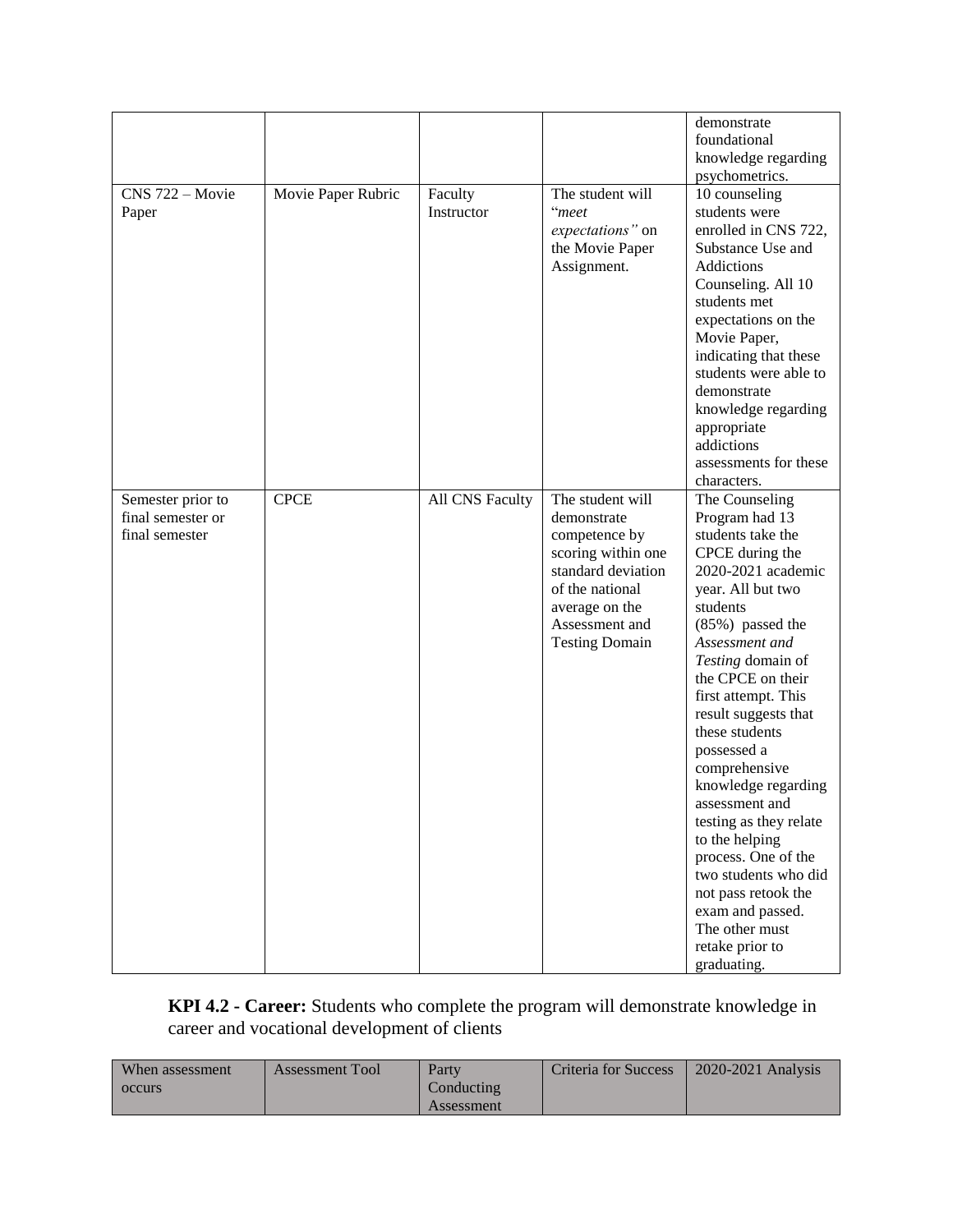| <b>CNS 686</b>                                           | Savickas Interview             | Faculty<br>Instructor | The student will<br>"meet<br>expectations" on<br>the Savickas<br>Interview<br>Assignment.                                                                            | 13 students were<br>enrolled in CNS 686,<br>Career Counseling,<br>during the 2020-2021<br>academic year. All<br>13 students met<br>expectations on the<br>Savickas Interview<br>Project, indicating<br>that these students<br>possessed sound<br>career counseling<br>knowledge.                                                             |
|----------------------------------------------------------|--------------------------------|-----------------------|----------------------------------------------------------------------------------------------------------------------------------------------------------------------|----------------------------------------------------------------------------------------------------------------------------------------------------------------------------------------------------------------------------------------------------------------------------------------------------------------------------------------------|
| $CNS$ 683 – Self-<br>Directed Search<br>Assignment       | Self-Directed Search<br>Rubric | Faculty<br>Instructor | The student will<br>"meet<br>expectations" on<br>the Self Directed<br>Search Assignment                                                                              | Self-Directed<br>Search; CNS 683;<br>students will<br>demonstrate<br>efficacy in helping<br>individuals plan for<br>their future career<br>endeavors.                                                                                                                                                                                        |
| Semester prior to<br>final semester or<br>final semester | <b>CPCE</b>                    | All CNS faculty       | The student will<br>demonstrate<br>competence by<br>scoring within one<br>standard deviation<br>of the national<br>average on the<br>Career<br>Development<br>Domain | The Counseling<br>Program had 13<br>students take the<br>CPCE during the<br>2020-2021 academic<br>year. All 13 passed<br>the Career<br>Development domain<br>of the CPCE on their<br>first attempt. This<br>result suggests that<br>the majority of this<br>sample possessed a<br>comprehensive<br>knowledge regarding<br>career counseling. |

**KPI 4.3 - Research:** Students who complete the program will demonstrate the ability to comprehend professional research and literature, especially as it relates to program evaluation and evidence-based practices

| When assessment<br>occurs | <b>Assessment Tool</b>     | Party<br>Conducting<br><b>Assessment</b> | <b>Criteria for Success</b>    | Implication of<br>Analysis                                                                                                                                     |
|---------------------------|----------------------------|------------------------------------------|--------------------------------|----------------------------------------------------------------------------------------------------------------------------------------------------------------|
| <b>ADM 630</b>            | Literature Review<br>Paper | Faculty<br>Instructor                    | Earn a grade of C<br>or better | Six counseling<br>students were<br>enrolled in ADM<br>630, Research<br>Methods, during the<br>2020-2021 academic<br>year. All eight met<br>expectations on the |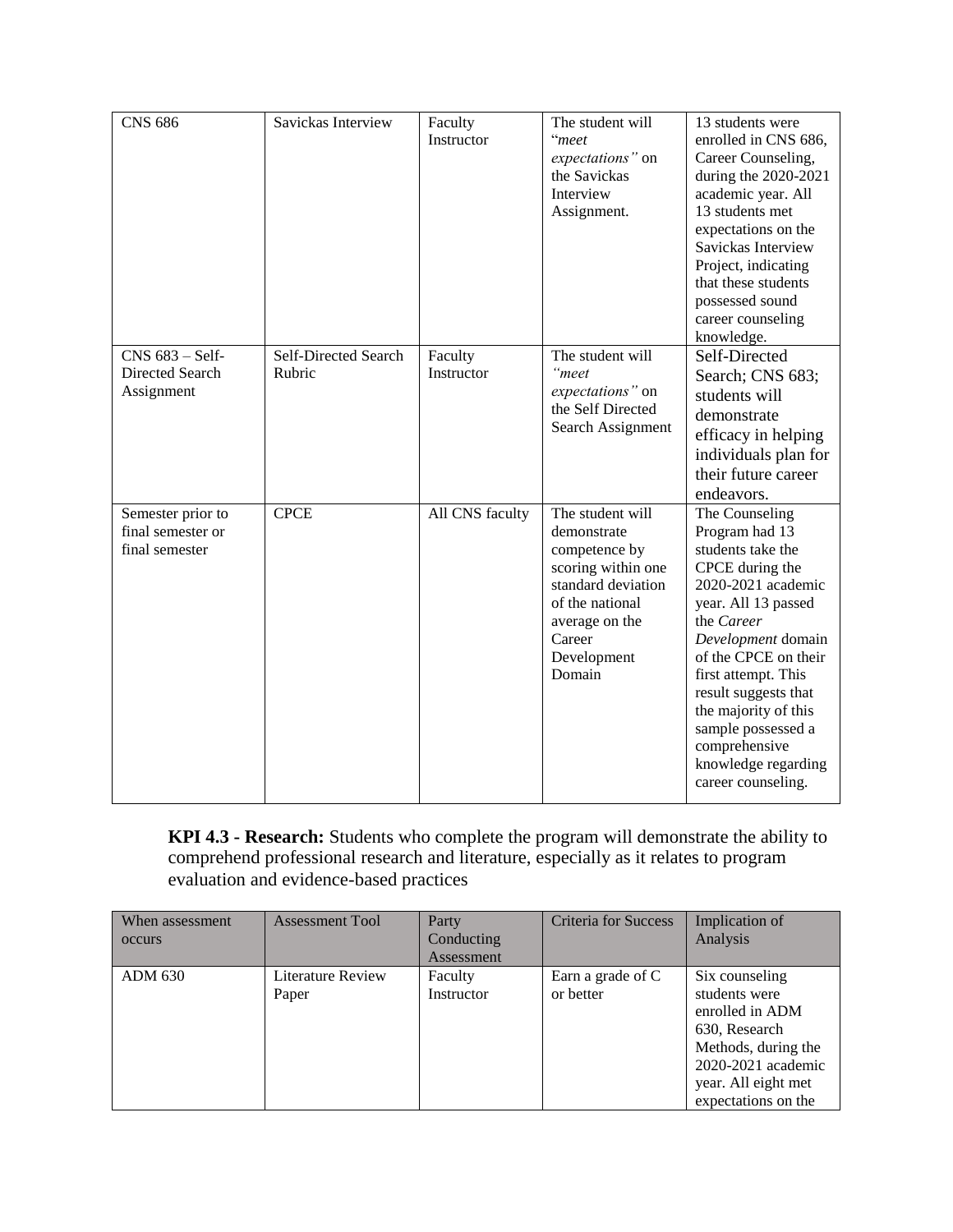| <b>CNS 790</b>                                           | <b>Evaluation</b> of<br><b>Counseling Student</b> | Site Supervisor | At least 85% of<br>students will "meet<br>standards" on the<br>item that measures<br>the use of research<br>to inform evidence-<br>based practices.                               | <b>Literature Review</b><br>Project, indicating<br>that these students<br>could critically assess<br>scholarly writings.<br>This assessment was<br>added for the 2020-<br>2021 academic year.<br>The measure<br>accurately assesses<br>this standard. No<br>adjustments are<br>needed at this time.                                                                                                                                                                                                                                                                    |
|----------------------------------------------------------|---------------------------------------------------|-----------------|-----------------------------------------------------------------------------------------------------------------------------------------------------------------------------------|------------------------------------------------------------------------------------------------------------------------------------------------------------------------------------------------------------------------------------------------------------------------------------------------------------------------------------------------------------------------------------------------------------------------------------------------------------------------------------------------------------------------------------------------------------------------|
| Semester prior to<br>final semester or<br>final semester | <b>CPCE</b>                                       | All CNS faculty | The student will<br>demonstrate<br>competence by<br>scoring within one<br>standard deviation<br>of the national<br>average on the<br>Research and<br>Program Evaluation<br>Domain | The Counseling<br>Program had 13<br>students take the<br>CPCE in during the<br>2020-2021 academic<br>year. All but three of<br>the 13 (77%)<br>students passed the<br>Research and<br>Program Evaluation<br>domain of the CPCE<br>on their first attempt.<br>This result suggests<br>that these students<br>have comprehensive<br>knowledge regarding<br>research and program<br>evaluation<br>procedures. One<br>student remediated<br>this section of the<br>examination, one<br>retook the entire<br>CPCE and passed<br>and one must retake<br>prior to graduation. |

**CMHC SLO 1 – Students will demonstrate the foundational dispositions and skills of a professional clinical mental health counselor** 

**CMHC KPI 1.1 - Counseling Identity:** Students who complete the program will possess a professional counseling identity

| When assessment | <b>Assessment Tool</b> | Party              | <b>Criteria for Success</b> | Implication of       |
|-----------------|------------------------|--------------------|-----------------------------|----------------------|
| occurs          |                        | Conducting         |                             | Analysis             |
|                 |                        | Assessment         |                             |                      |
| CNS $619-$      | Reflection rubric      | <b>CNS</b> Faculty | The student will            | Twelve students were |
| Reflection      |                        | Instructor         | "meet                       | enrolled in CNS 619, |
| Assignment 2    |                        |                    | expectations" on            | Foundational         |
|                 |                        |                    | the reflection rubric       | Counseling           |
|                 |                        |                    |                             | Techniques in fall   |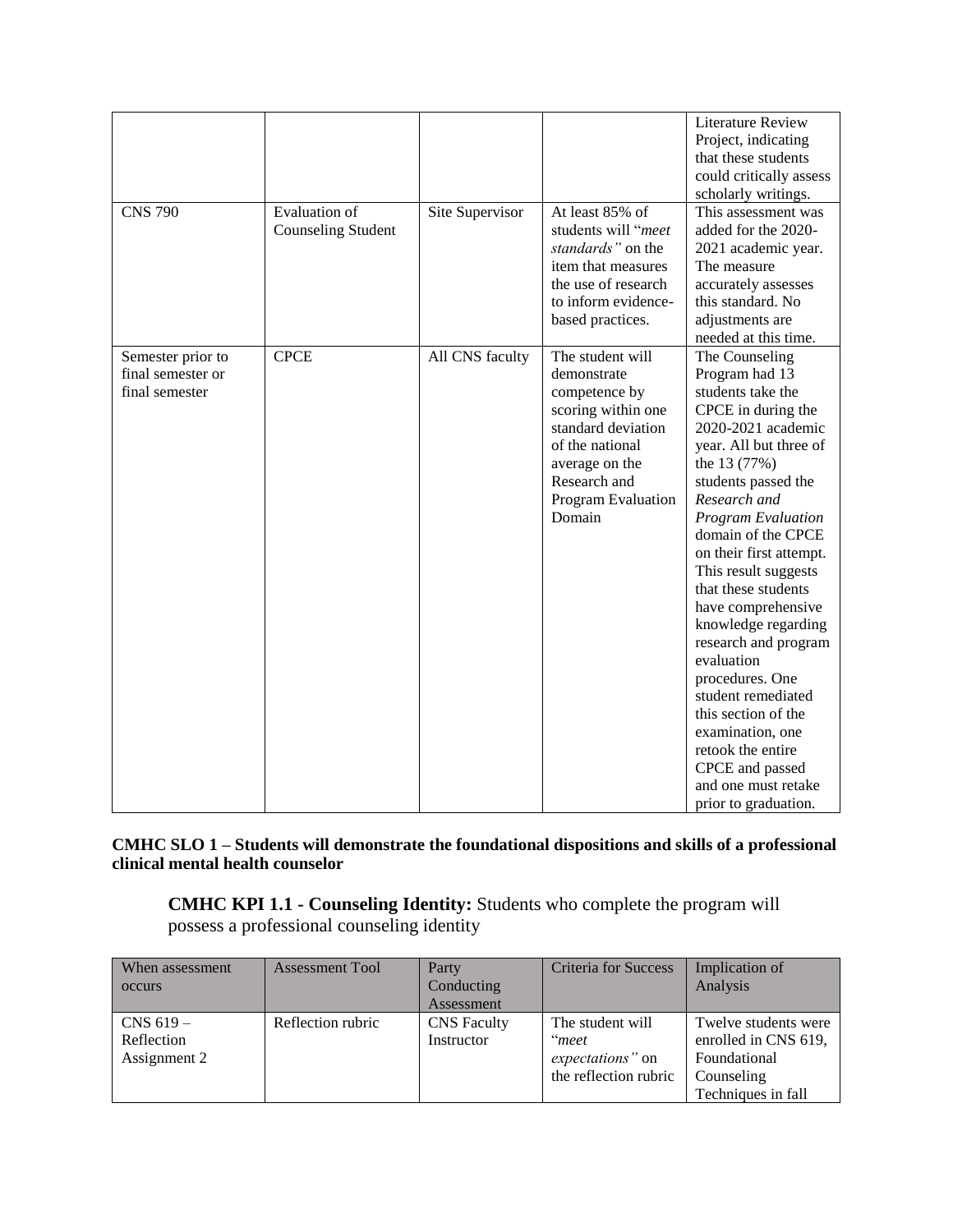|                    |                     |                    |                       | 2020. All twelve        |
|--------------------|---------------------|--------------------|-----------------------|-------------------------|
|                    |                     |                    |                       | students met            |
|                    |                     |                    |                       | standards. This result  |
|                    |                     |                    |                       | suggests that students  |
|                    |                     |                    |                       |                         |
|                    |                     |                    |                       | have knowledge of       |
|                    |                     |                    |                       | professional            |
|                    |                     |                    |                       | counseling divisions    |
|                    |                     |                    |                       | by the end of the       |
|                    |                     |                    |                       | course.                 |
| CNS $625-$         | Reflection rubric   | <b>CNS</b> Faculty | The student will      | 12 counseling           |
| Reflection         |                     | Instructor         | "meet                 | students were           |
| Assignment 3       |                     |                    | expectations" on      | enrolled in CNS 619,    |
|                    |                     |                    | the reflection rubric | Foundational            |
|                    |                     |                    |                       | Counseling, in fall     |
|                    |                     |                    |                       | 2020. All students      |
|                    |                     |                    |                       | met expectations for    |
|                    |                     |                    |                       | the Reflection          |
|                    |                     |                    |                       | Assignment 2,           |
|                    |                     |                    |                       | demonstrating an        |
|                    |                     |                    |                       | understanding of the    |
|                    |                     |                    |                       | various counseling      |
|                    |                     |                    |                       | divisions under the     |
|                    |                     |                    |                       |                         |
|                    |                     |                    |                       | American                |
|                    |                     |                    |                       | Counseling              |
|                    |                     |                    |                       | Association.            |
| CNS 795/797 - Oral | Oral Defense rubric | <b>CNS</b> Faculty | The student will      | During the 2019-        |
| Defense            |                     | instructor         | "meet                 | 2020 academic year,     |
|                    |                     |                    | expectations" on      | nine students were      |
|                    |                     |                    | the criteria specific | enrolled in a clinical  |
|                    |                     |                    | to the written        | experience where        |
|                    |                     |                    | portion of his/her    | they were required to   |
|                    |                     |                    | counseling identity   | take part in the Oral   |
|                    |                     |                    | for the Oral          | Defense. All nine       |
|                    |                     |                    | Defense               | students met            |
|                    |                     |                    | presentation.         | expectations on the     |
|                    |                     |                    |                       | criteria related to the |
|                    |                     |                    |                       | written aspect of       |
|                    |                     |                    |                       | their counseling        |
|                    |                     |                    |                       |                         |
|                    |                     |                    |                       | identity. This result   |
|                    |                     |                    |                       | indicates that as these |
|                    |                     |                    |                       | students approached     |
|                    |                     |                    |                       | graduation they were    |
|                    |                     |                    |                       | able to articulate      |
|                    |                     |                    |                       | their understanding     |
|                    |                     |                    |                       | of self as a            |
|                    |                     |                    |                       | professional            |
|                    |                     |                    |                       | counselor.              |
| Semester prior to  | <b>CPCE</b>         | All CNS faculty    | The student will      | Nine counseling         |
| final semester or  |                     |                    | demonstrate           | students were           |
| final semester     |                     |                    | competence by         | enrolled in the CNS     |
|                    |                     |                    | scoring within one    | 795, Internship II or   |
|                    |                     |                    | standard deviation    | CNS 797, Advanced       |
|                    |                     |                    | of the national       |                         |
|                    |                     |                    |                       | Internship II. All 9    |
|                    |                     |                    | average on the        | students met            |
|                    |                     |                    | Professional          | expectations on the     |
|                    |                     |                    | Counseling            | oral defense rubric     |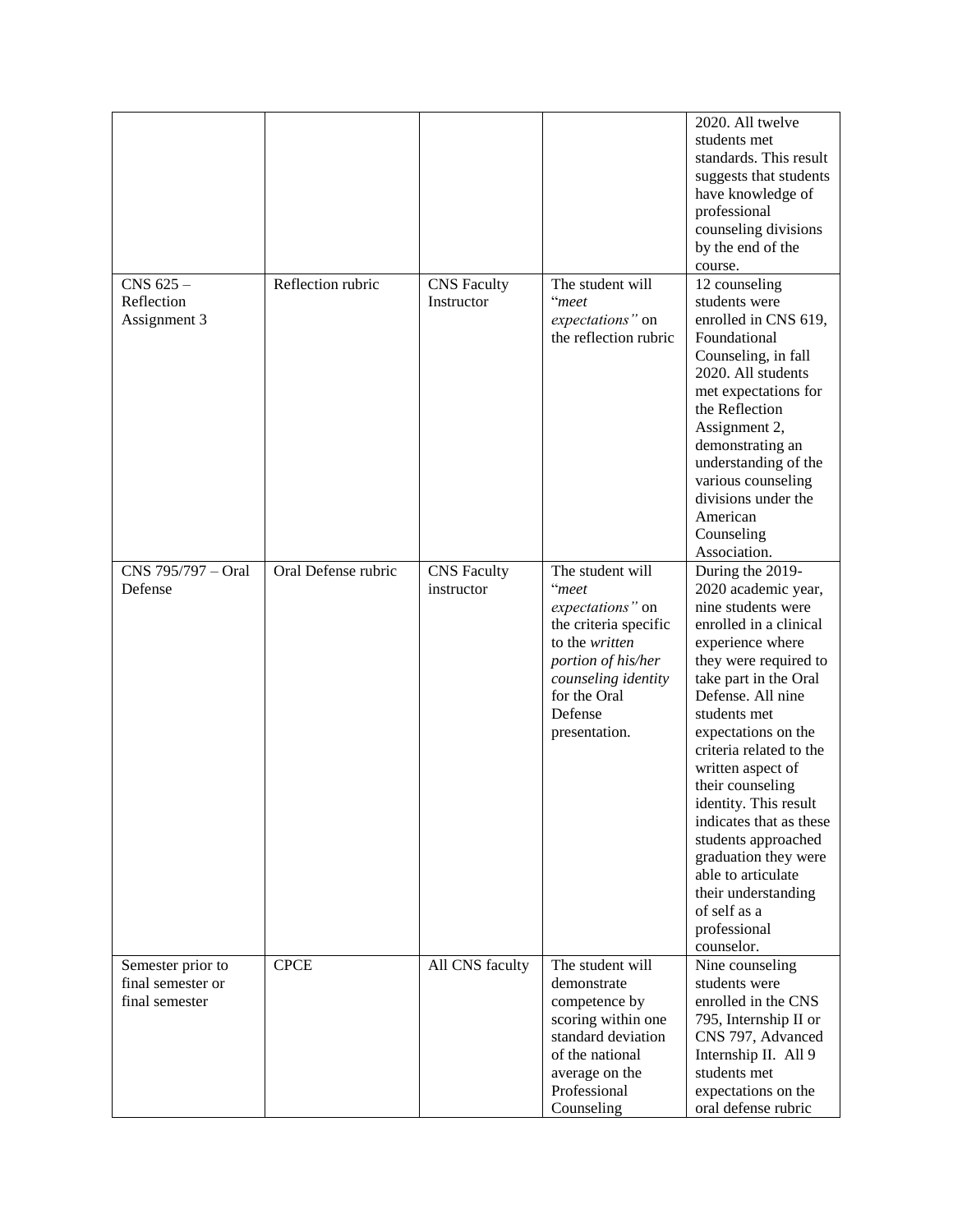|  | Orientation and | covering professional  |
|--|-----------------|------------------------|
|  | Ethics Domain   | identity. This         |
|  |                 | indicates students are |
|  |                 | prepared,              |
|  |                 | knowledgeable and      |
|  |                 | able to articulate     |
|  |                 | their professional     |
|  |                 | identity by the        |
|  |                 | culmination of the     |
|  |                 | program.               |

**CMHC KPI 1.2 - Counseling Skills:** Students who complete the program will demonstrate the ability to conduct formal interviews, properly diagnose, create treatment plans, document services appropriately, and provide varying techniques to promote wellness

| When assessment<br>occurs                      | <b>Assessment Tool</b>                         | Party<br>Conducting              | <b>Criteria for Success</b>                                                                | Implication of<br>Analysis                                                                                                                                                                                                                                                                                                                            |
|------------------------------------------------|------------------------------------------------|----------------------------------|--------------------------------------------------------------------------------------------|-------------------------------------------------------------------------------------------------------------------------------------------------------------------------------------------------------------------------------------------------------------------------------------------------------------------------------------------------------|
|                                                |                                                | Assessment                       |                                                                                            |                                                                                                                                                                                                                                                                                                                                                       |
| $CNS$ 676 – Role<br>Plays and<br>Documentation | Role plays and Case<br>Documentation<br>Rubric | Faculty<br>Instructor            | The student will<br>"meet<br>expectations" on<br>the role plays and<br>documentation.      | During the 2020-<br>2021 academic year,<br>ten counseling<br>students were<br>enrolled in CNS 676,<br><b>Clinical Diagnosis</b><br>and Treatment<br>Planning. All ten<br>students met<br>expectations on the<br>Role Play Project,<br>indicating that these<br>students were able to<br>demonstrate sound<br>ability to conduct                       |
|                                                |                                                |                                  |                                                                                            | various counseling,<br>intake interventions.                                                                                                                                                                                                                                                                                                          |
| CNS 694 – Practice<br>Sessions                 | <b>Session Review</b><br>Form Rubric           | <b>CNS</b> Faculty<br>Instructor | The student will<br>$\lq\lq$ meet<br>expectations" on<br>the session review<br>form rubric | Eleven students<br>completed CNS 694:<br>Advanced<br>Counseling and<br>Supervision during<br>the fall 2020<br>semester. All<br>students met standard<br>as measured by the<br>faculty member on<br>the session review<br>form rubric. This<br>result indicates the<br>program is preparing<br>students to<br>appropriately deliver<br>techniques that |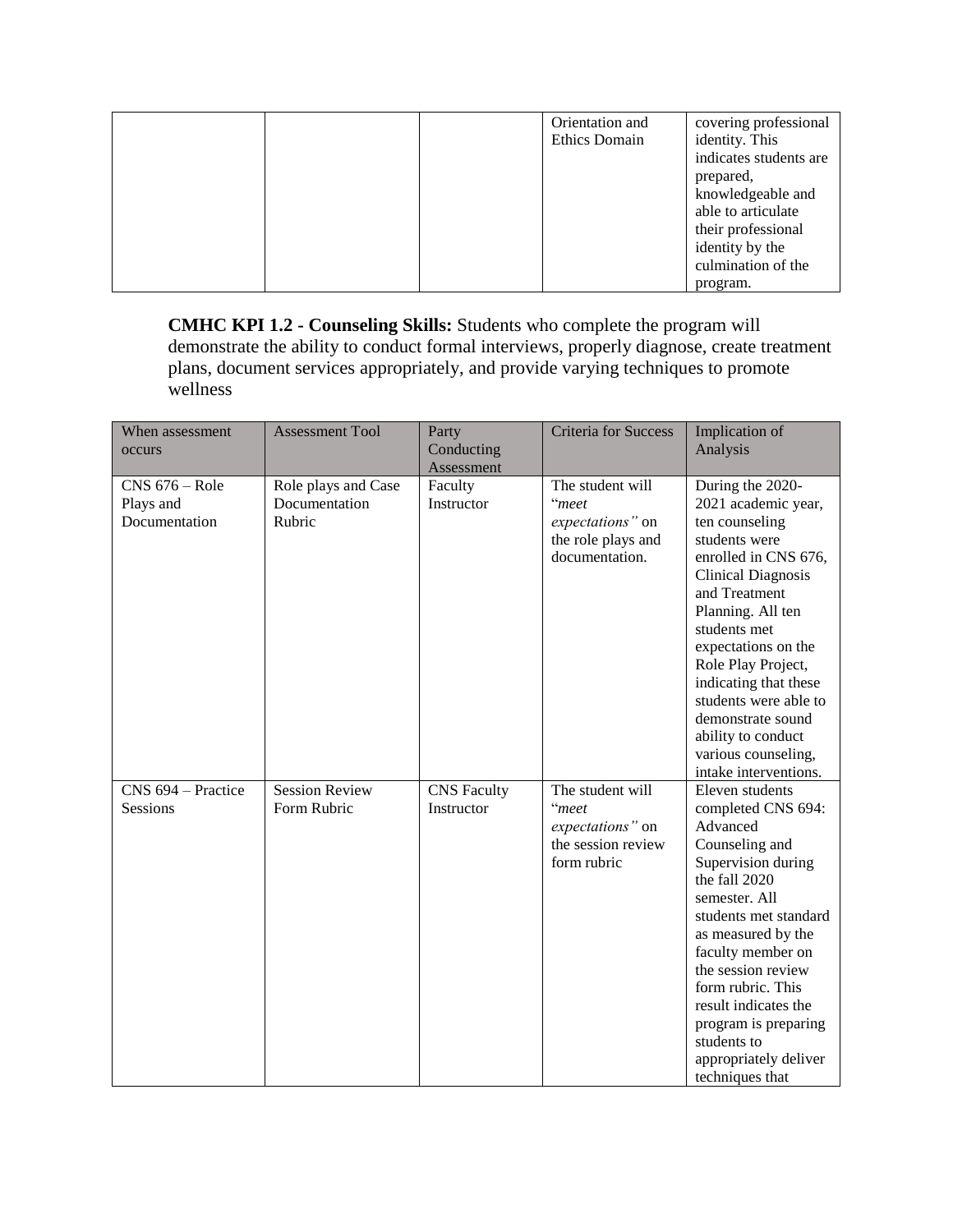|                    |                           |                 |                  | promote wellness and    |
|--------------------|---------------------------|-----------------|------------------|-------------------------|
|                    |                           |                 |                  | prevention.             |
| CNS 795/797 - Site | Site Supervisor           | Site Supervisor | The student will | During the 2020-        |
| Supervisor         | Evaluation - Final        |                 | "meet            | 2021 academic year,     |
| Evaluation         | Evaluation                |                 | expectations" on | eight students were     |
|                    |                           |                 | site supervisor  | enrolled in their final |
|                    |                           |                 | evaluation       | clinical experience.    |
|                    |                           |                 |                  | The site supervisors    |
|                    |                           |                 |                  | for all seven students  |
|                    |                           |                 |                  | reported that their     |
|                    |                           |                 |                  | supervisees met site    |
|                    |                           |                 |                  | expectations. This      |
|                    |                           |                 |                  | result indicates the    |
|                    |                           |                 |                  | program is preparing    |
|                    |                           |                 |                  | competent and           |
|                    |                           |                 |                  | clinically skilled      |
|                    |                           |                 |                  | professional            |
|                    |                           |                 |                  | counselors.             |
| CNS 795 - Faculty  | <b>Faculty Supervisor</b> | Faculty         | The student will | During the 2020-        |
| Supervisor         | Evaluation – Final        | Supervisor      | "meet            | 2021 academic year,     |
| Evaluation         | Evaluation                |                 | expectations" on | eight students were     |
|                    |                           |                 | site supervisor  | enrolled in their final |
|                    |                           |                 | evaluation       | clinical experience.    |
|                    |                           |                 |                  | The site supervisors    |
|                    |                           |                 |                  | for all seven students  |
|                    |                           |                 |                  | reported that their     |
|                    |                           |                 |                  | supervisees met site    |
|                    |                           |                 |                  | expectations. This      |
|                    |                           |                 |                  | result indicates the    |
|                    |                           |                 |                  | program is preparing    |
|                    |                           |                 |                  | competent and           |
|                    |                           |                 |                  | clinically skilled      |
|                    |                           |                 |                  | professional            |
|                    |                           |                 |                  | counselors.             |

**Plan for improvement:** The CNS Program will continue to work on various areas to enhance the curriculum and the learning experiences for students. Many changes have already been made. For instance, each course syllabus has been reorganized, standardized (according to CACREP national standards, CAEP, and EPSB), and updated to strengthen the focus on counseling theory, multicultural issues, and application of skills. Also, the organization of the Program itself has been restructured to offer consistency in course offering and uniformity of student expectations. In the upcoming year, the Program will use the results of these surveys and SLO's to further develop the curriculum and Program structure. While the vast majority of the students met or exceeded the Core and program specific CACREP standards, there are some areas to review. Adjustments that will be made to specific courses include:

- ❖ Students are required to discuss their post graduate plans during the oral defense.
- ❖ The program will invite guest speakers to discuss psychopharmacology.
- ❖ To renter the classroom if the pandemic wanes.

## **Graduation & Postgraduate Placement**